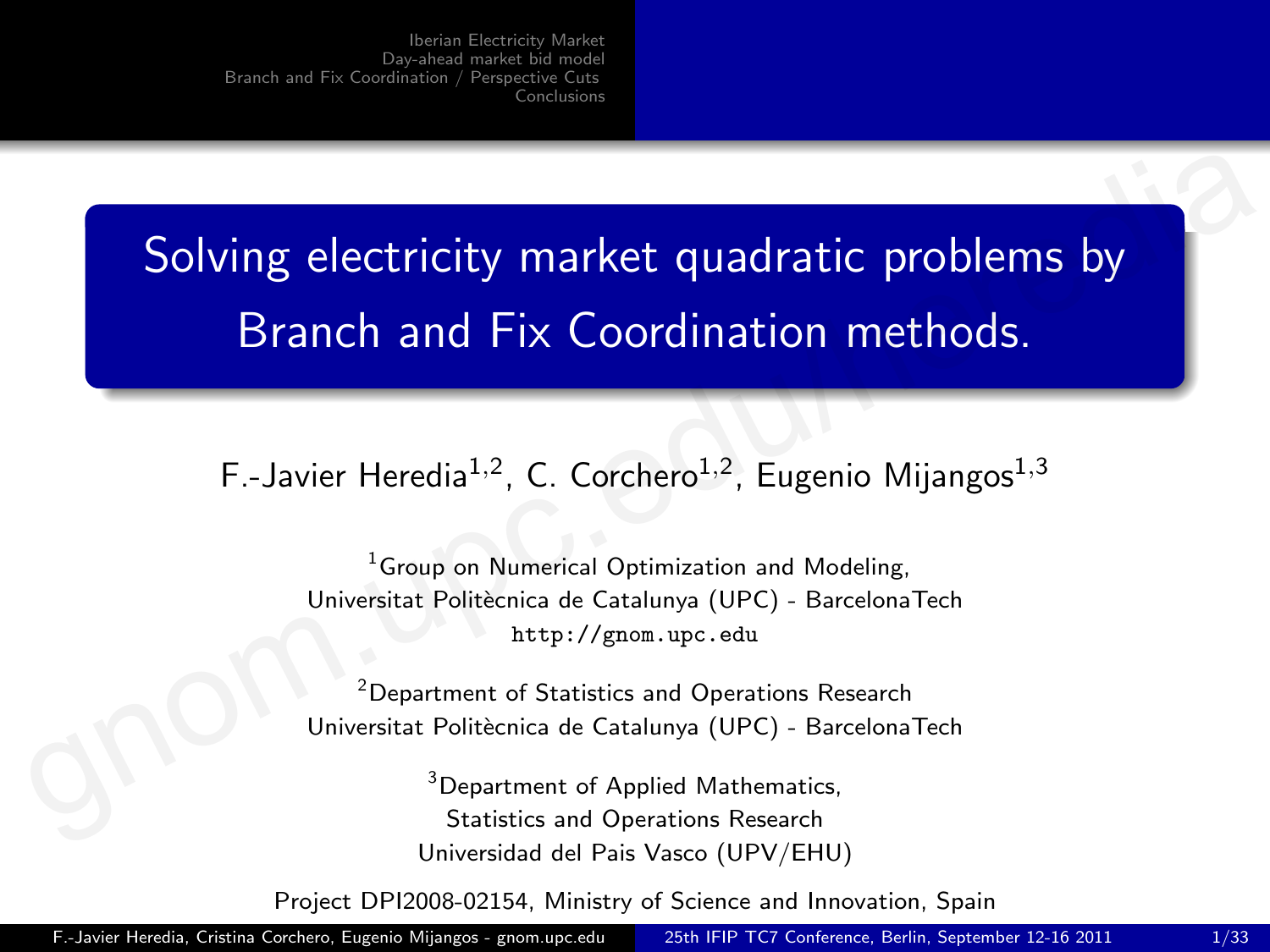- <sup>1</sup> Iberian Electricity Market
- <sup>2</sup> Day-ahead market bid model
- 3 Branch and Fix Coordination / Perspective Cuts Therian Electricity Market<br>
2 Day-ahead [m](#page-30-0)arket bid model<br>
3 Branch and Fix Coordination / Perspective Cuts<br>
3 Conclusions
	- 4 Conclusions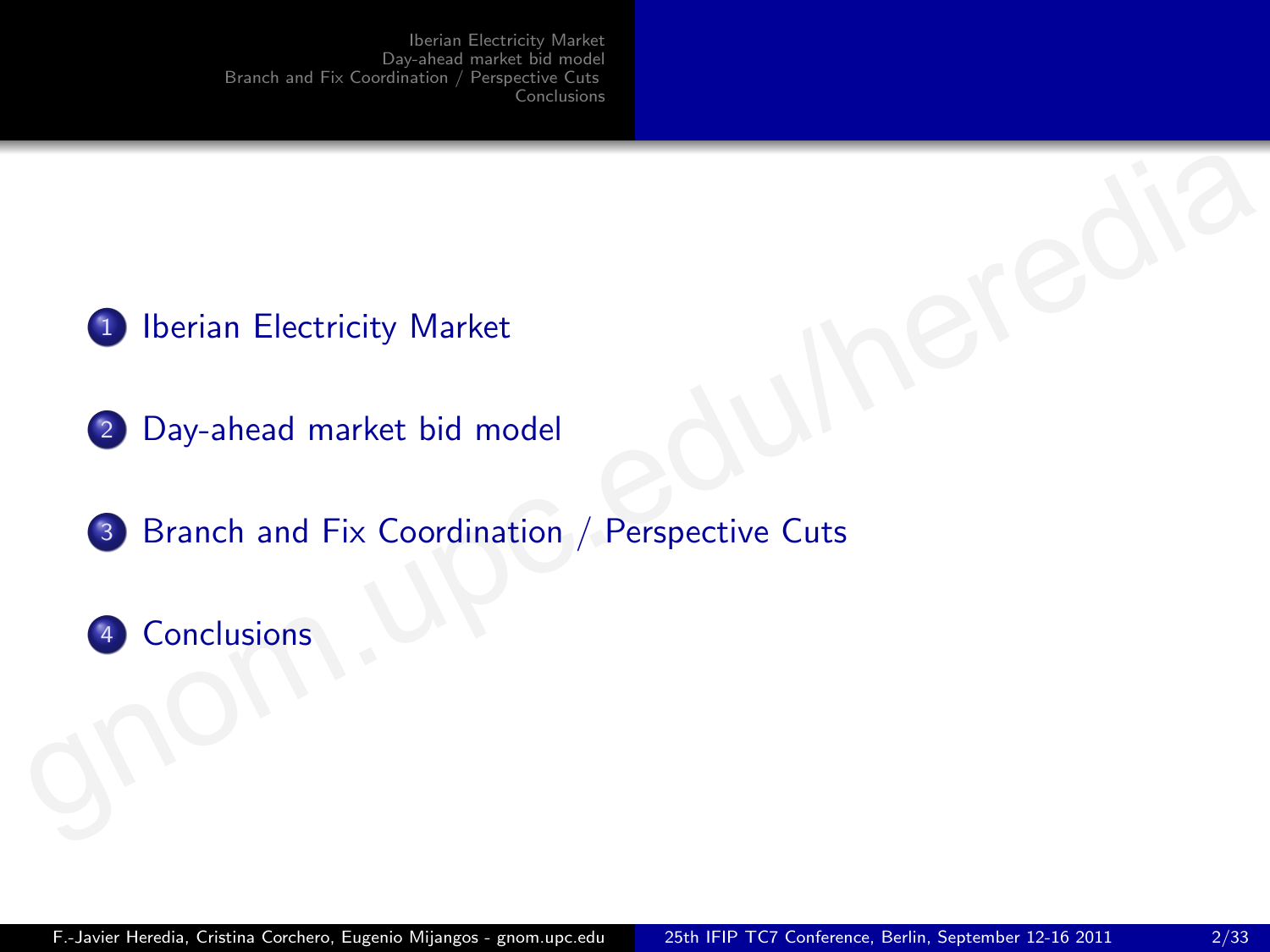#### [Iberian Electricity Market](#page-2-0)

[Day-ahead market bid model](#page-8-0) [Branch and Fix Coordination / Perspective Cuts](#page-20-0) [Conclusions](#page-30-0) <span id="page-2-0"></span>[Iberian Electricity Market \(MIBEL\)](#page-3-0) [Day-Ahead Market \(DAM\) in the MIBEL](#page-5-0) [GenCo's optimal DAM bid problem](#page-6-0)

## <sup>1</sup> Iberian Electricity Market

- Iberian Electricity Market (MIBEL)
- Day-Ahead Market (DAM) in the MIBEL
- GenCo's optimal DAM bid problem

## Day-ahead market bid model

Branch and Fix Coordination / Perspective Cuts Th[e](#page-6-0)rian Electricity Market<br>
• Iberian Electricity Market (MIBEL)<br>
• Day-Ahead Market (DAM) in the MIBEL<br>
• GenCo's optimal DAM bid problem<br>
• Day-ahead market bid-model<br>
• Branch and Fix Coordination / Perspective Cuts<br>
•

## nclusions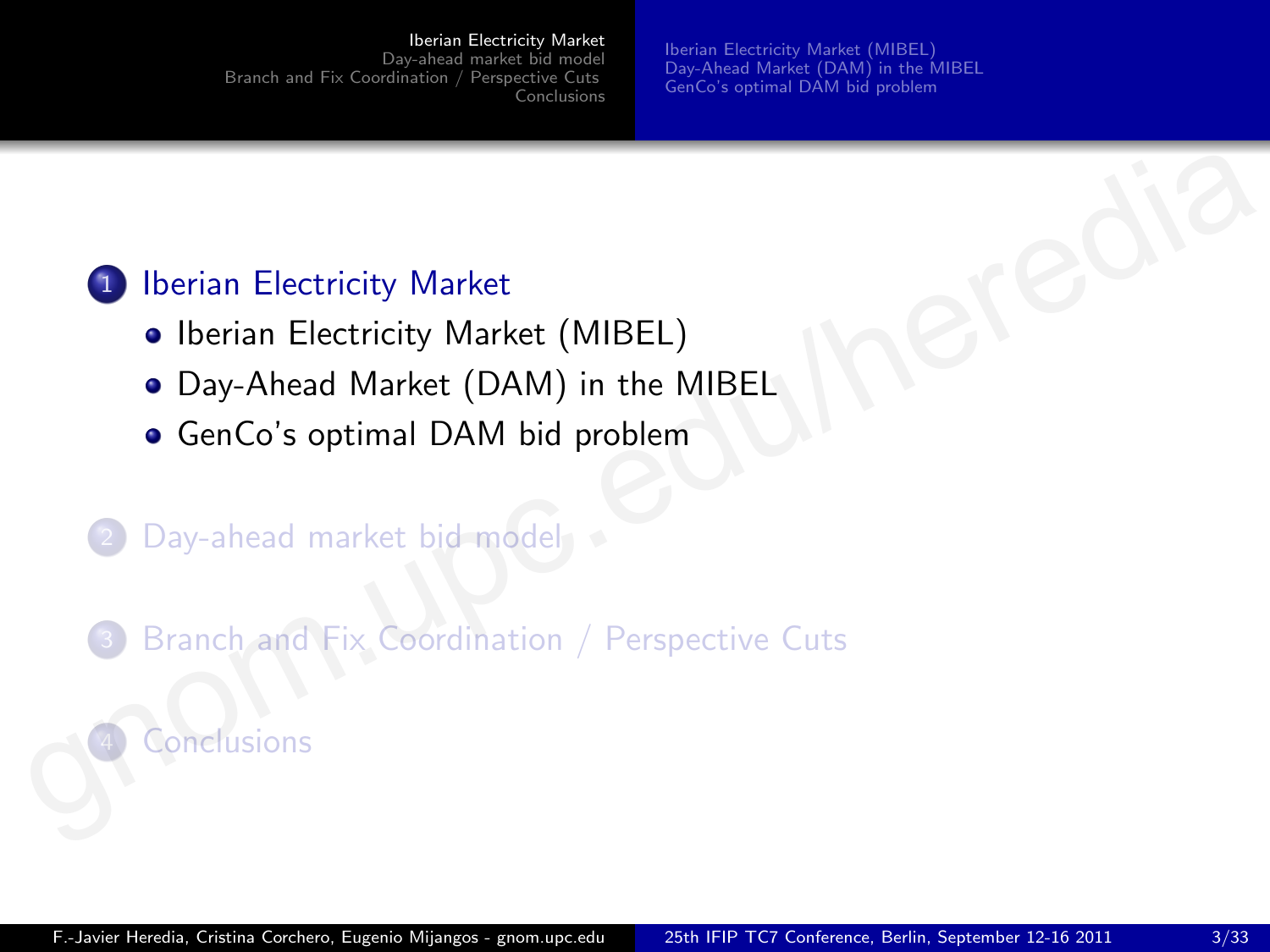[Iberian Electricity Market \(MIBEL\)](#page-3-0) [Day-Ahead Market \(DAM\) in the MIBEL](#page-5-0) [GenCo's optimal DAM bid problem](#page-6-0)

# Iberian Electricity Market (MIBEL)



- The MIBEL (created in 2007) joins Spanish and Portuguese electricity system.
- <span id="page-3-0"></span>• The spot market operator (day-ahead, reserve and intraday markets), called OMIE, is located in Spanish.(www.omel.es).
- . This Derivatives Market has its own market operator called OMIP, located in Portugal (www.omip.pt)
- The quality, security and reliability of the electric supply is guaranteed by the Independent System Operator (ISO).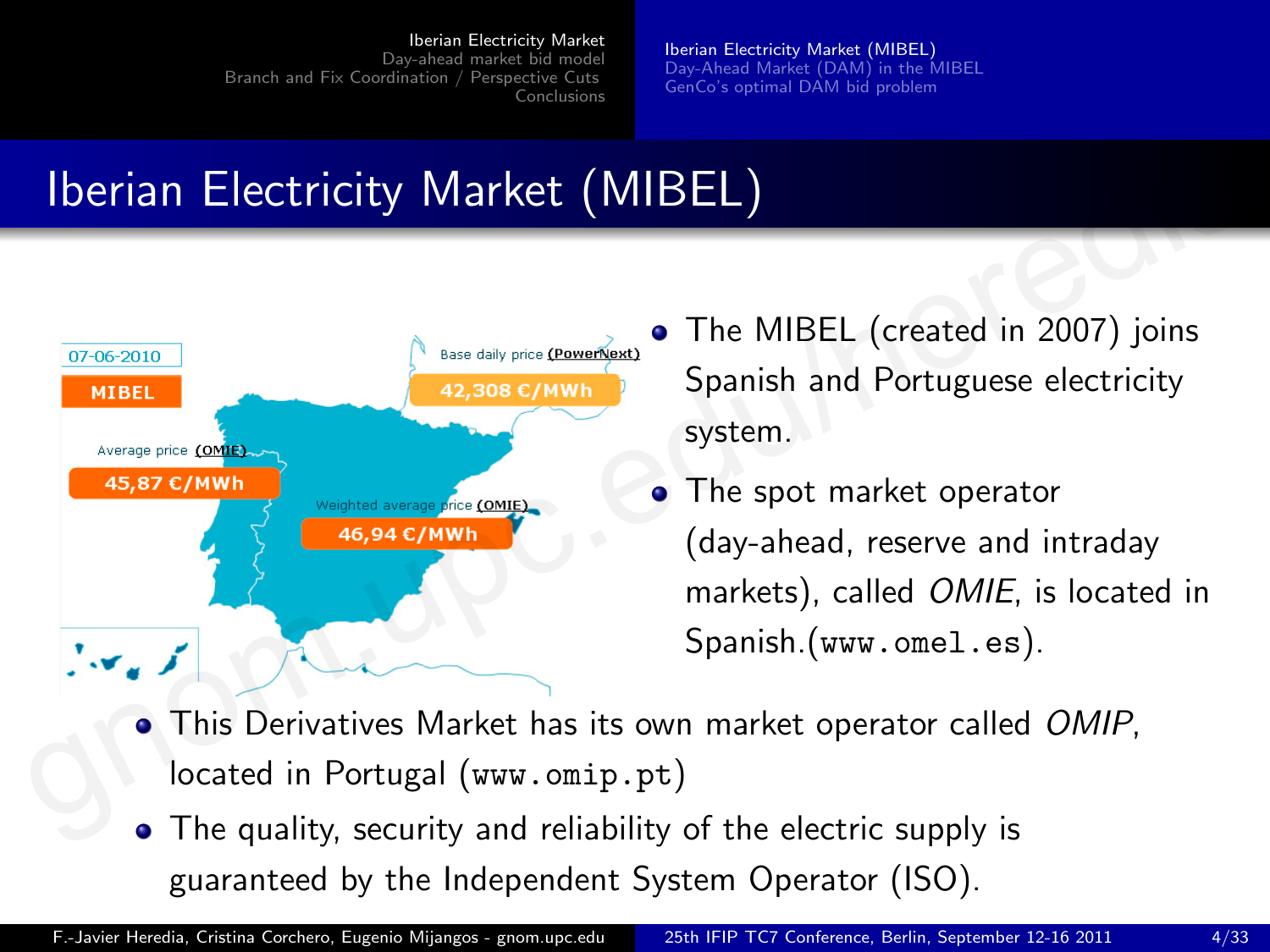[Iberian Electricity Market \(MIBEL\)](#page-3-0) [Day-Ahead Market \(DAM\) in the MIBEL](#page-5-0) [GenCo's optimal DAM bid problem](#page-6-0)

## Markets in the MIBEL



F.-Javier Heredia, Cristina Corchero, Eugenio Mijangos - gnom.upc.edu 25th [IFIP TC7 Conference, Berlin, September 12-16 2011](#page-0-0) 5/33 Financial and Physical Settlement. Positions are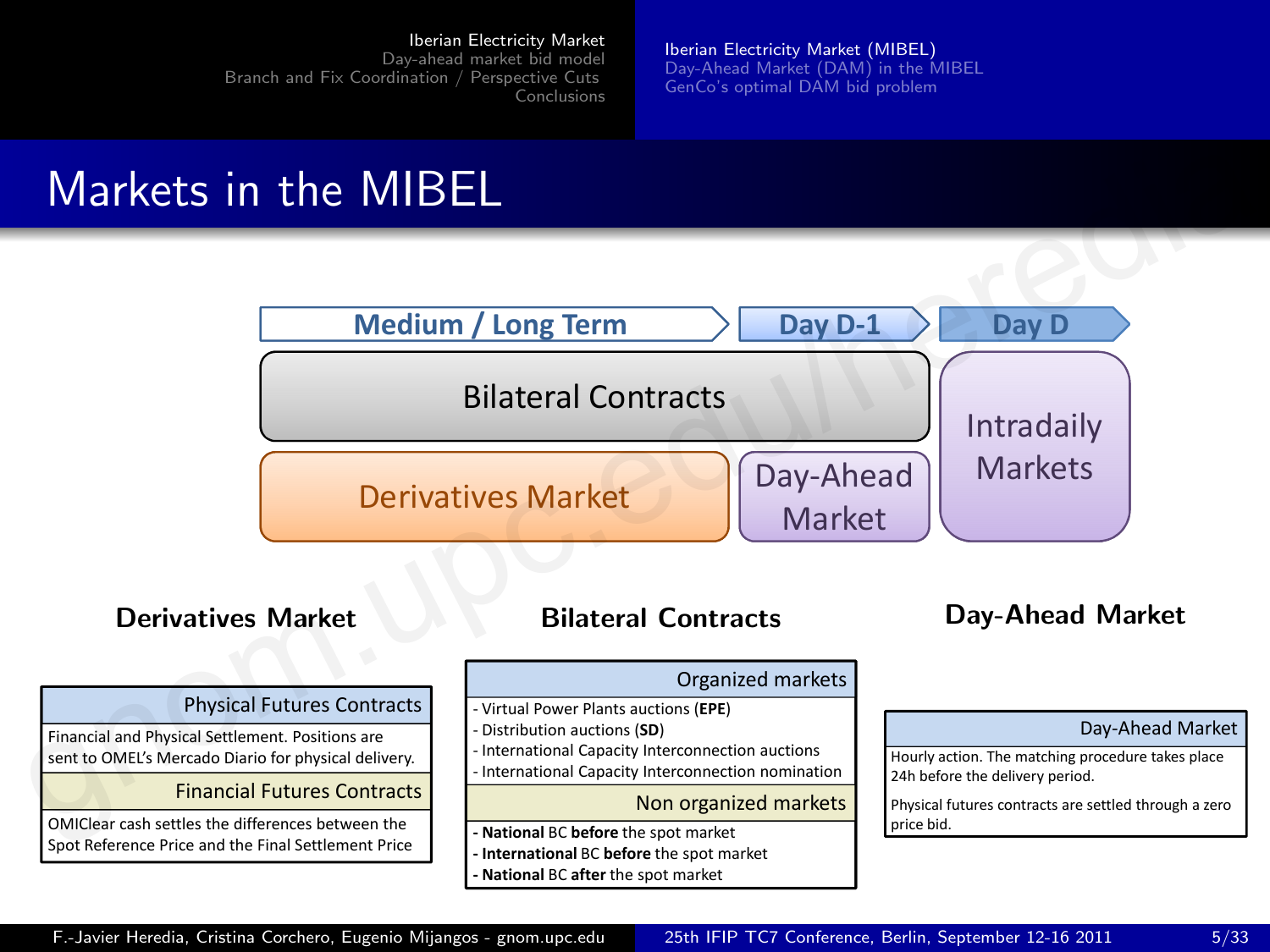[Iberian Electricity Market \(MIBEL\)](#page-3-0) [Day-Ahead Market \(DAM\) in the MIBEL](#page-5-0) [GenCo's optimal DAM bid problem](#page-6-0)

## Day-Ahead Market mechanism



- <span id="page-5-0"></span>The Day-Ahead Market (DAM) is the most important part of the electricity market (78% of the total system demand traded through DAM on 2009).
- The objective of this market is to carry out the energy transactions for the next day by means of the selling and buying offers presented by the market agents.
- The DAM is formed up by twenty-four hourly auctions that are cleared simultaneously between 10:00 and 10:30am of day D-1.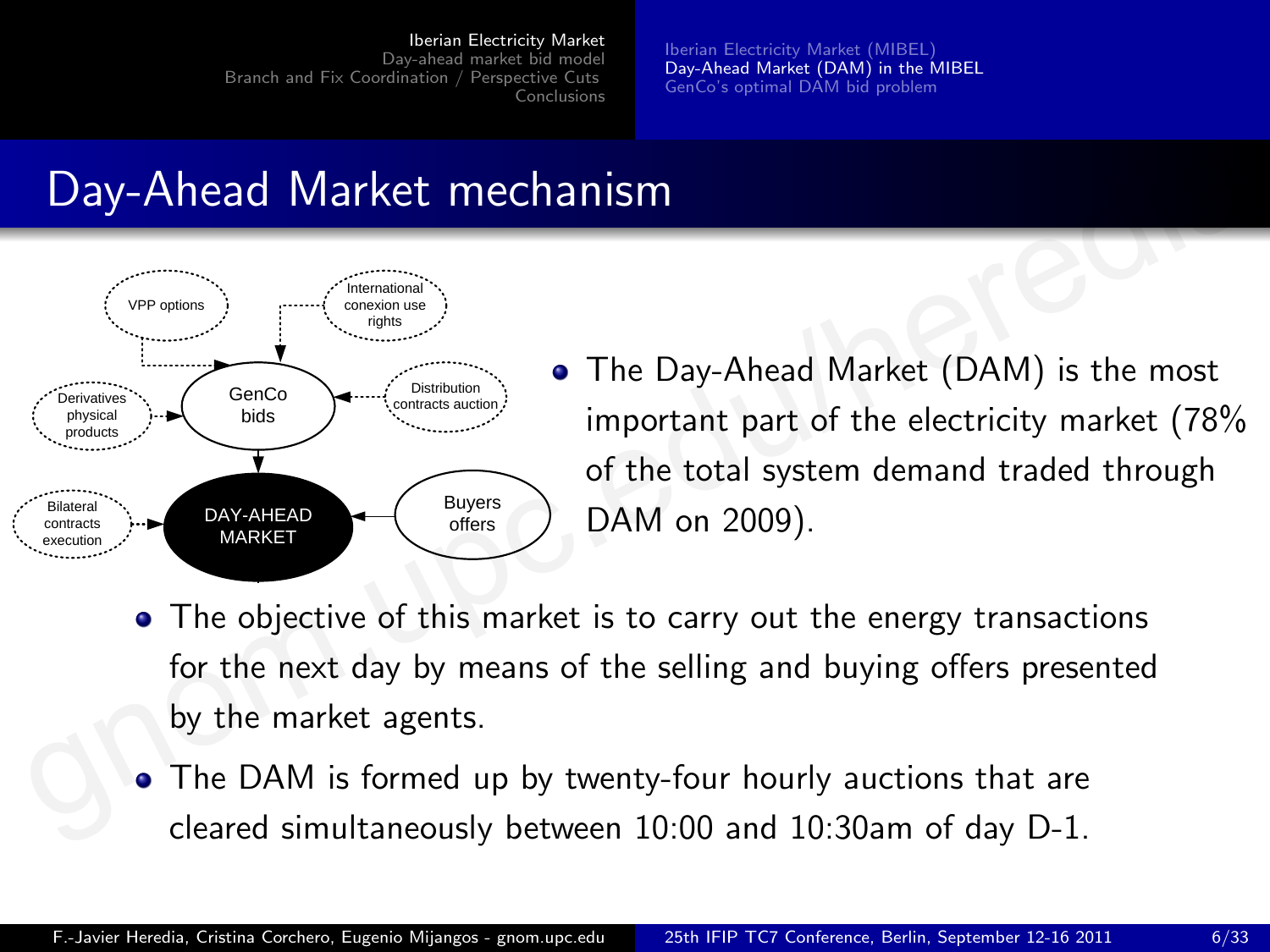[Iberian Electricity Market \(MIBEL\)](#page-3-0) [Day-Ahead Market \(DAM\) in the MIBEL](#page-5-0) [GenCo's optimal DAM bid problem](#page-6-0)

# The GenCo's optimal DAM bid problem

The GenCo's optimal DAM bid problem considers a Price-Taker generation company with:



- <span id="page-6-0"></span>• A set of thermal generation units, I, with quadratic generation costs, start-up and shut-down costs and minimum operation and idle times.
- Each generation unit can submit sell bids to the  $T = 24$  auctions of the DAM.
- A set of S scenarios for the spot price of auction  $t$ ,  $\lambda_t^s$ .
- A set of physical futures contracts,  $F$ , of energy  $L_j^{FC}$   $j \in F$ .
- A pool of bilateral contracts  $B$  of energy  $L_k^{\text{BC}}$ ,  $k \in B$ .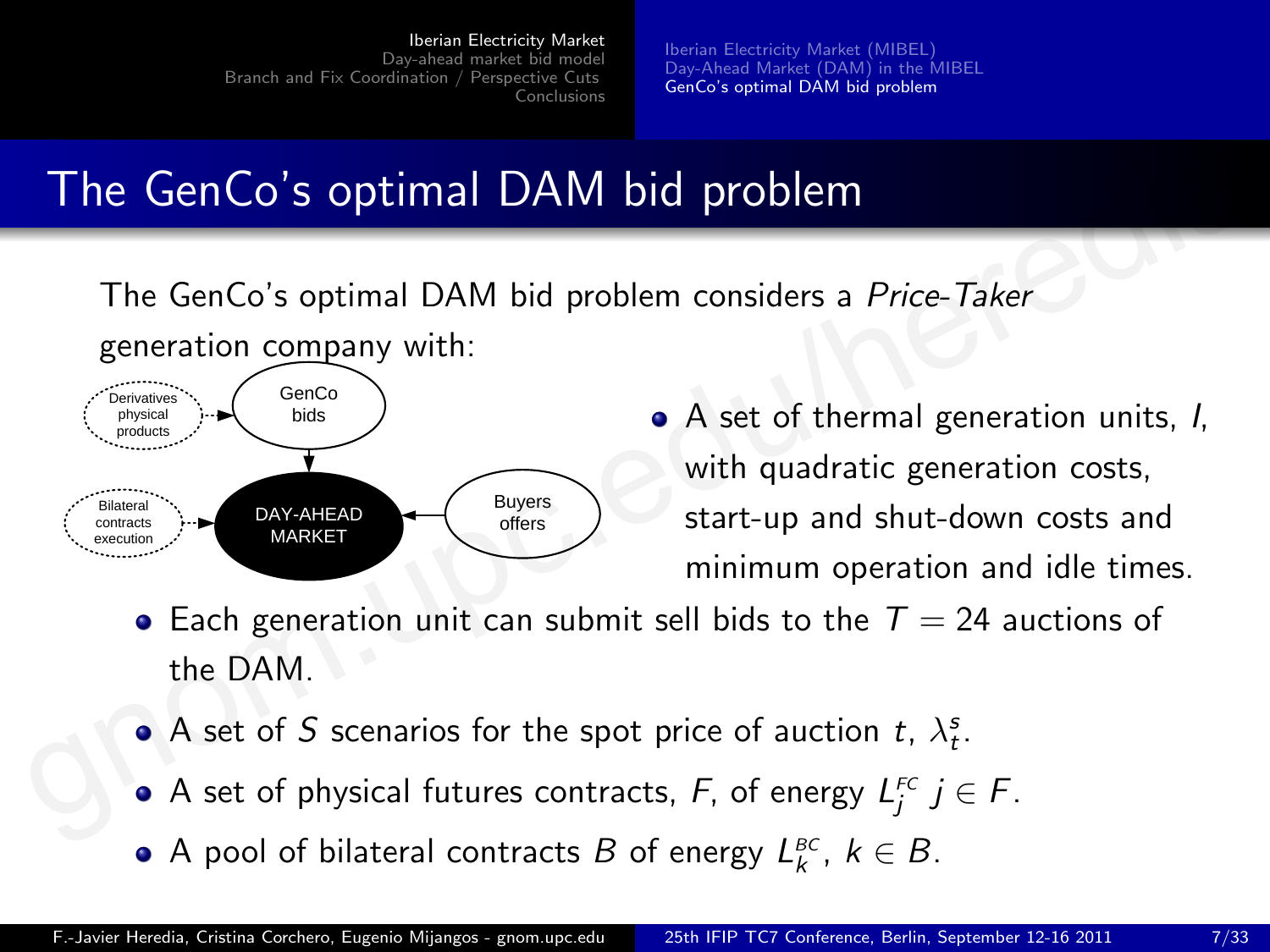[Iberian Electricity Market \(MIBEL\)](#page-3-0) [Day-Ahead Market \(DAM\) in the MIBEL](#page-5-0) [GenCo's optimal DAM bid problem](#page-6-0)



The objective of the study is to decide:

- the optimal economic dispatch of the physical futures and bilateral contract among the thermal units
- the optimal bidding at Day-Ahead Market abiding by the MIBEL rules Objectives<br>
The objective of the study is to decide:<br>
• the optimal economic dispatch of the physical futures and<br>
bilateral contract among the thermal units<br>
• the optimal bidding at Day-Ahead Market abiding by the MIBEL<br>
	- $\bullet$  the optimal unit commitment (binary on/off state) of the thermal units

maximizing the expected Day-Ahead Market profits taking into account futures and bilateral contracts.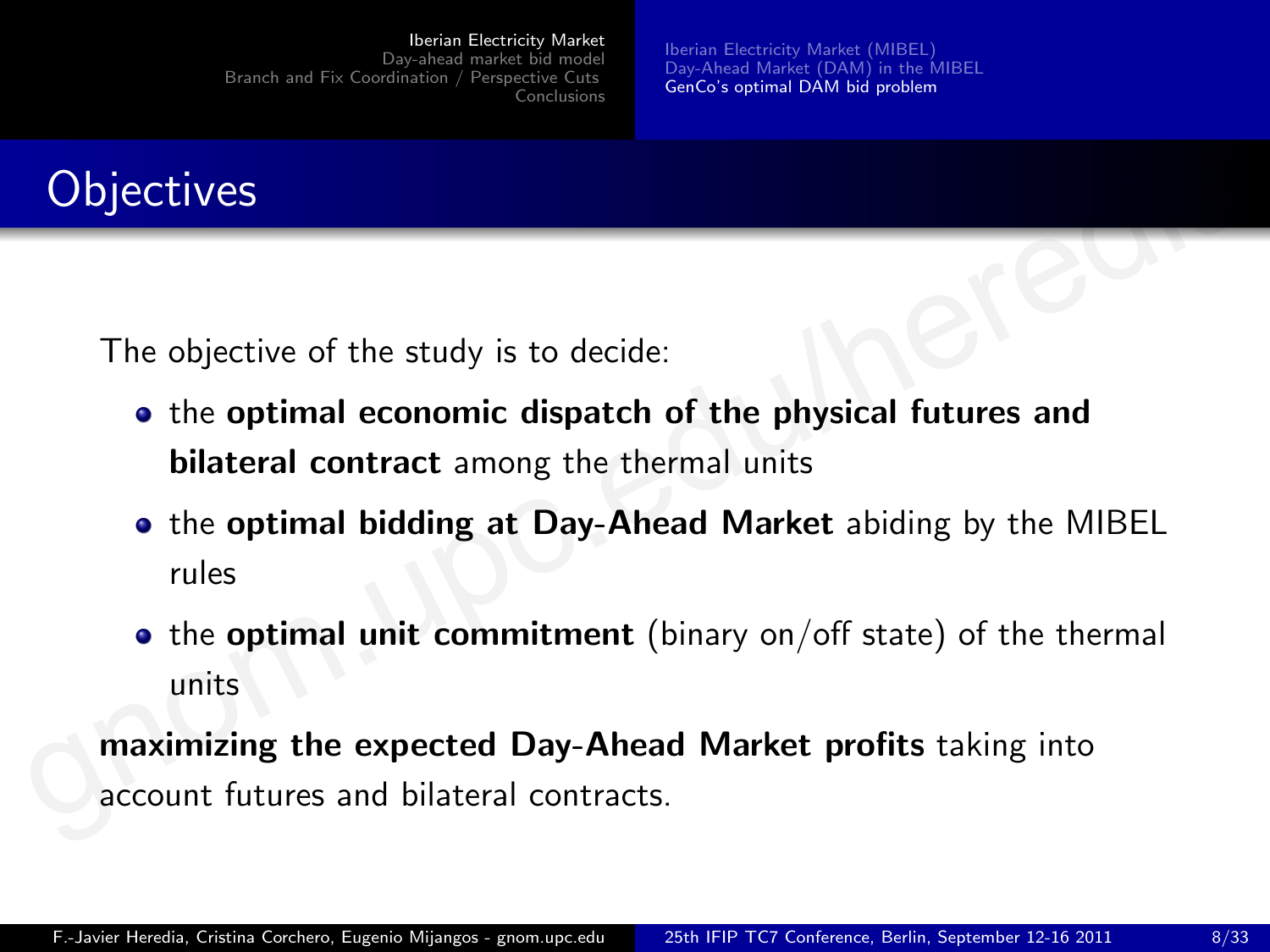Variables [Futures and Bilateral contracts model](#page-10-0) [Day-Ahead Market bidding model](#page-12-0) [Thermal units operation model](#page-14-0) [Objective function](#page-15-0) [Problem DAM-FBC](#page-16-0) **[Results](#page-17-0)** 

## <sup>1</sup> Iberian Electricity Market

## <sup>2</sup> Day-ahead market bid model

- Variables
- **Futures and Bilateral contracts model**
- Day-Ahead Market bidding model
- **Thermal units operation model**
- Objective function
- Problem DAM-FBC
- <span id="page-8-0"></span>**•** Results

# Branch and Fix Coordination / Perspective Cuts Day-ahead market bid model<br>
• Variables<br>
• Futures a[n](#page-20-0)d Bilateral c[o](#page-17-0)ntracts [m](#page-16-0)odel<br>
• Day-Ahead Market bidding model<br>
• Thermal [u](#page-15-0)nits op[e](#page-12-0)ration model<br>
• Objective function<br>
• Problem DAM-FBC<br>
• Results<br>
• Branch and Fix Coor

## **[Conclusions](#page-30-0)**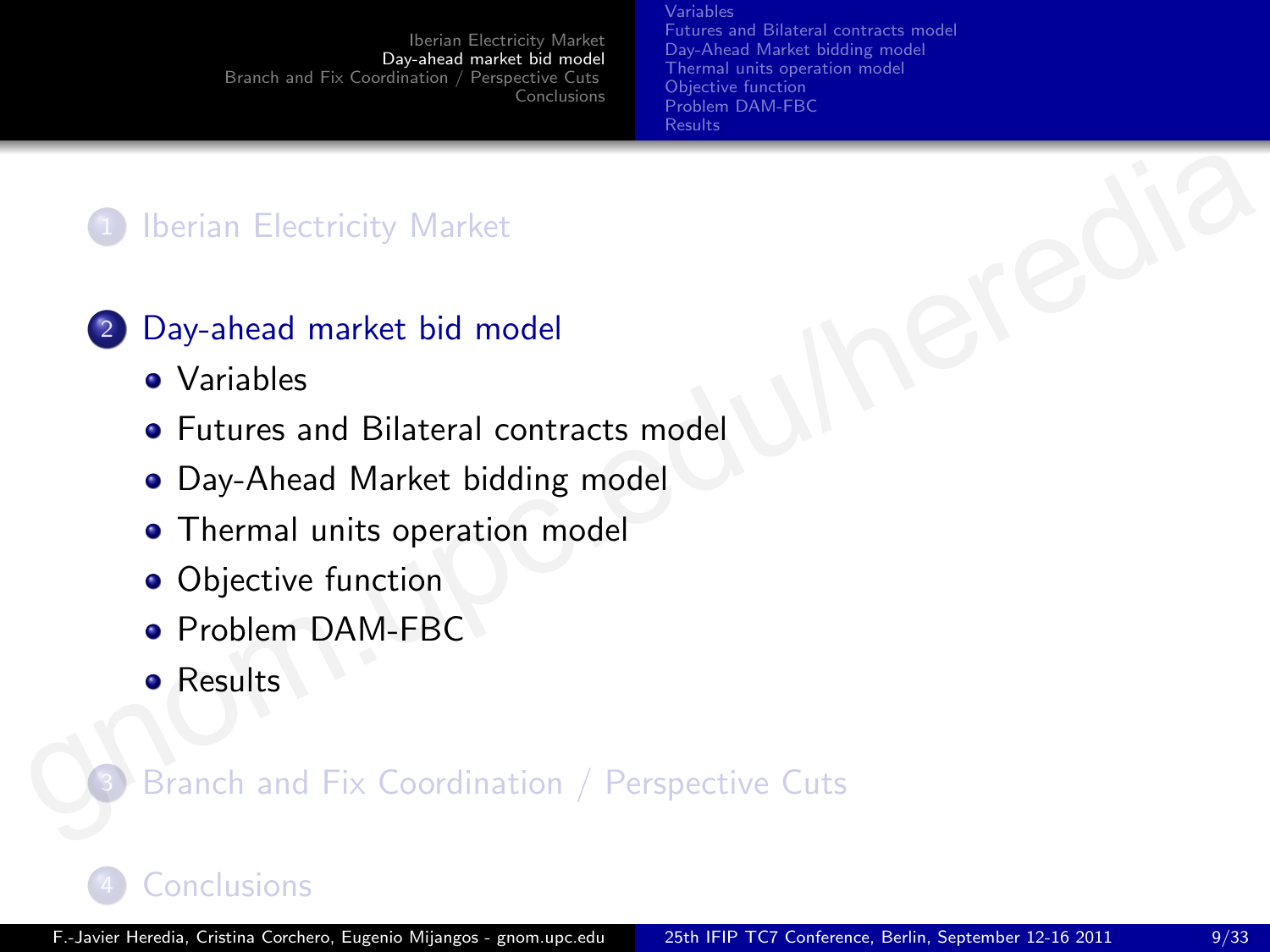#### Variables

[Futures and Bilateral contracts model](#page-10-0) [Day-Ahead Market bidding model](#page-12-0) [Thermal units operation model](#page-14-0) [Objective function](#page-15-0) [Problem DAM-FBC](#page-16-0) [Results](#page-17-0)

# Variables

# First stage variables: for each time period  $t \in T$  and thermal unit  $i \in I$ **Variables**<br>
First stage variables: for each time period  $t \in T$  and thermal unit  $i \in I$ <br>
• Unit commitment:  $u_{it} \in \{0, 1\}$ ,  $c_{it}^u$ ,  $c_{it}^d$ <br>
• Zero price offer bid :  $q_{it}$ <br>
• Scheduled energy for futures contract  $j$

- Unit commitment:  $u_{it} \in \{0, 1\}$ ,  $c_{it}^u$ ,  $c_{it}^d$
- $\bullet$  Zero price offer bid :  $q_{it}$
- Scheduled energy for futures contract j:  $f_{iti}$  j  $\in$  F
- $\bullet$  Scheduled energy for bilaterals contract:  $b_{it}$

## Second stage variables: for each  $t \in T$ ,  $i \in I$  and scenario  $s \in S$

- Matched energy:  $p_{it}^{M,s}$
- <span id="page-9-0"></span>Total generation:  $p_{it}^s$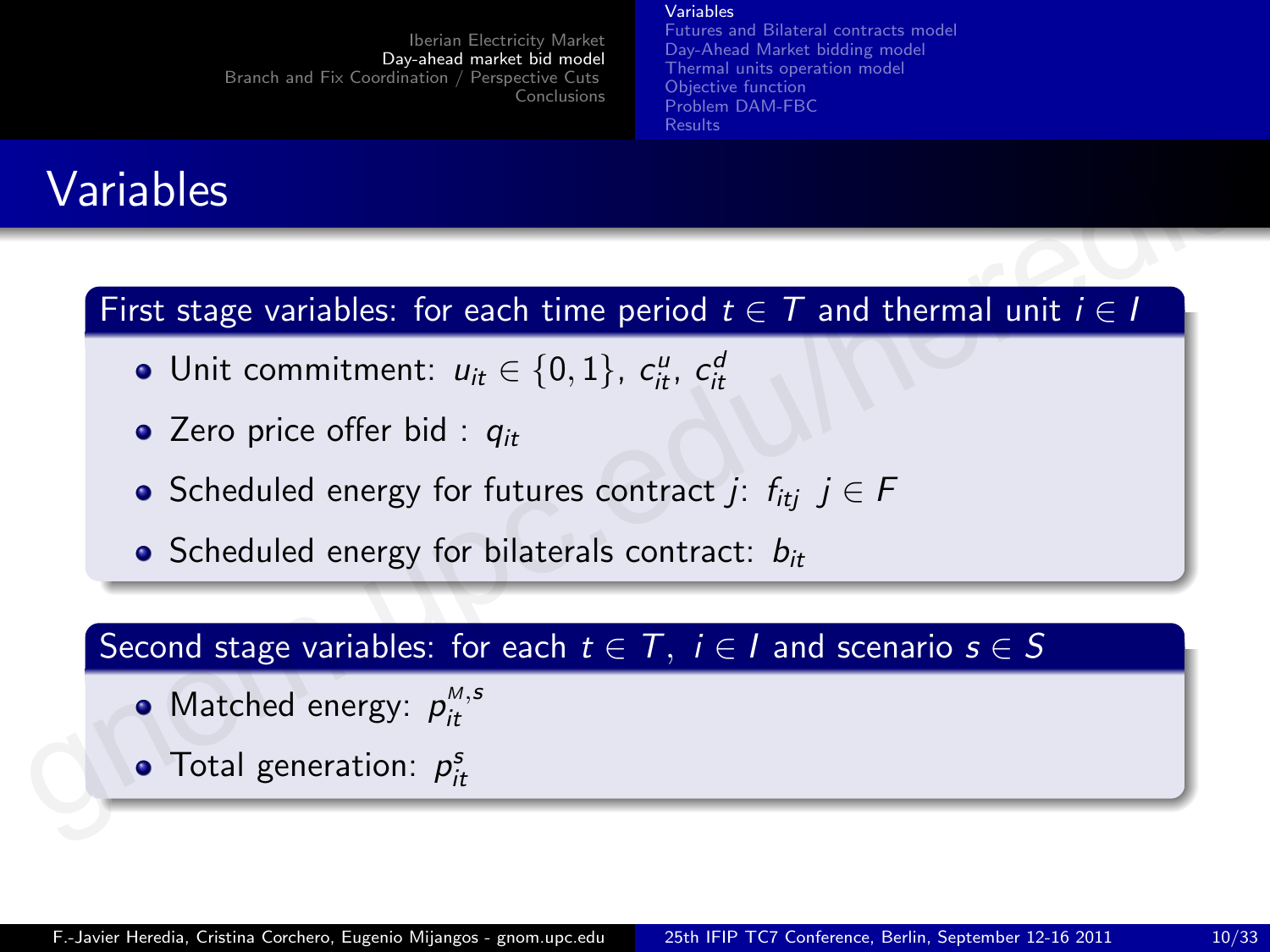Variables [Futures and Bilateral contracts model](#page-10-0) [Day-Ahead Market bidding model](#page-12-0) [Thermal units operation model](#page-14-0) [Objective function](#page-15-0) [Problem DAM-FBC](#page-16-0) [Results](#page-17-0)

# Physical Future Contracts modeling

- A base load *Futures Contract*  $j \in F$  consists in a pair  $\left( L_j^{_{\mathsf{FC}}}, \lambda_j^{_{\mathsf{FC}}}\right)$
- $L_j^{FC}$ : amount of energy (MWh) to be procured each interval of the delivery period by the set  $U_i$  of generation units. **Physical Future Contracts modeling**<br>
• A base load *Futures Contract*  $j \,\in F$  *consists in a pair*  $(L_j^{FC}, \lambda_j^{FC})$ <br>
•  $L_j^{FC}$ : amount of energy (MWh) to be procured each interval of the<br>
delivery period by the set  $U_j$  of ge
	- $\lambda^{\text{\tiny FC}}_j$ : price of the contract (c $\in$ /MWh).

### Physical future contract contraints:

$$
\sum_{i\in U_j} f_{itj} = L_j^{FC}, j\in F, t\in T
$$

<span id="page-10-0"></span>
$$
f_{itj}\geq 0\,,\,j\in F\,,\,i\in I\,,\,t\in T
$$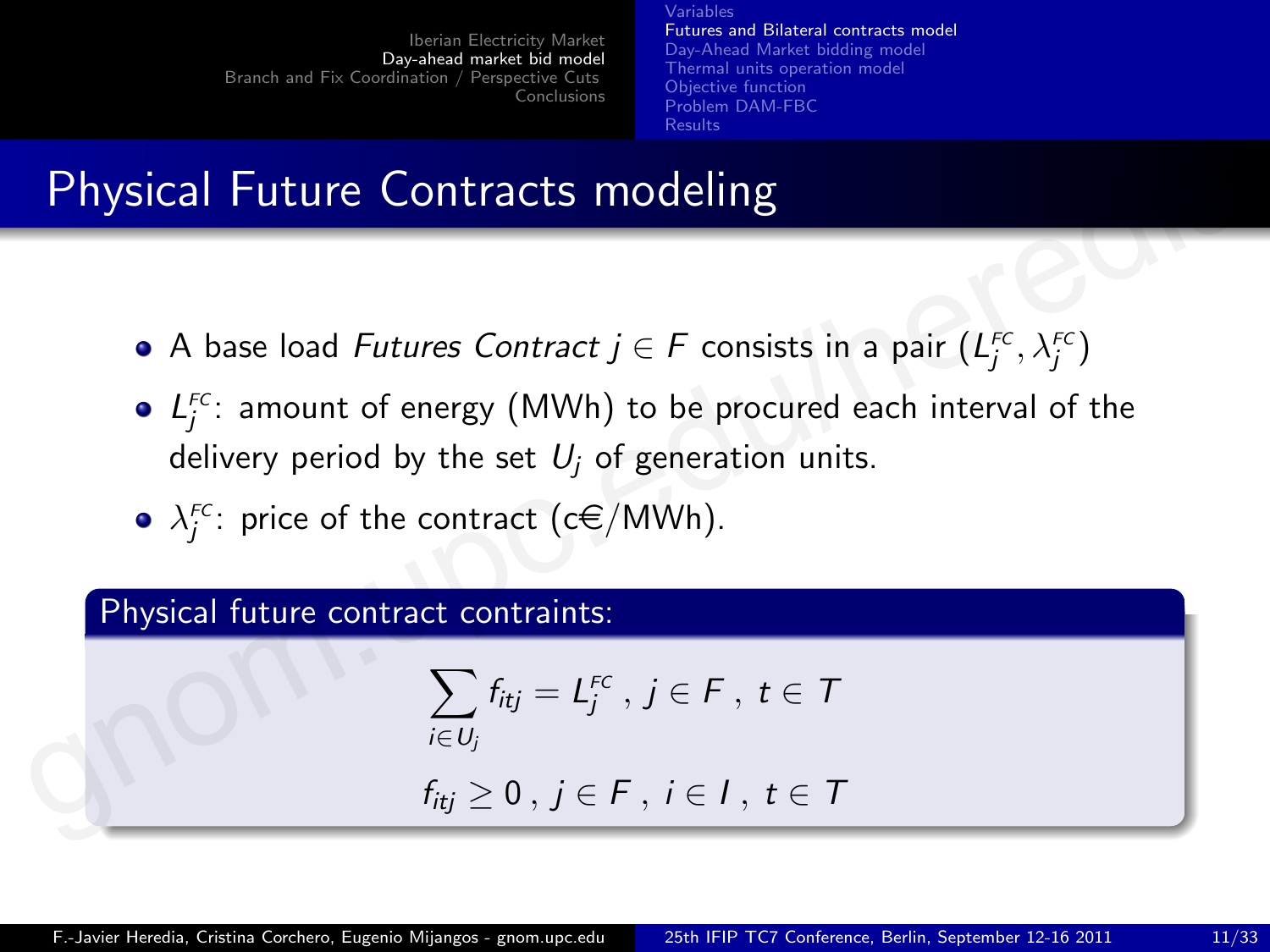Variables [Futures and Bilateral contracts model](#page-10-0) [Day-Ahead Market bidding model](#page-12-0) [Thermal units operation model](#page-14-0) [Objective function](#page-15-0) [Problem DAM-FBC](#page-16-0) [Results](#page-17-0)

# Bilateral Contracts modeling

- A base load *Bilateral Contract k*  $\in$  *B* consists in a pair  $(L_{k}^{\text{BC}}, \lambda_{k}^{\text{BC}})$
- $L_{k}^{BC}$ : amount of energy (MWh) to be procured each interval t of the delivery period. **Bilateral Contracts modeling**<br>
• A base load *Bilateral Contract k*  $\in$  *B* consists in a pair  $(L_k^{BC}, \lambda_k^{BC})$ <br>
•  $L_k^{BC}$ : amount of energy (MWh) to be procured each interval *t* of the<br>
delivery period.<br>
•  $\lambda_k^{BC}$ : pric
	- $\lambda_k^{\text{BC}}$ : price of the contract (c $\in$ /MWh).

### Bilateral contract constraints:

$$
\sum_{i \in I} b_{it} = \sum_{k \in B} L_k^{BC}, t \in T
$$

$$
0\leq b_{it}\leq \overline{P}_iu_{it}\ ,\ i\in I\ ,\ t\in\mathcal{T}
$$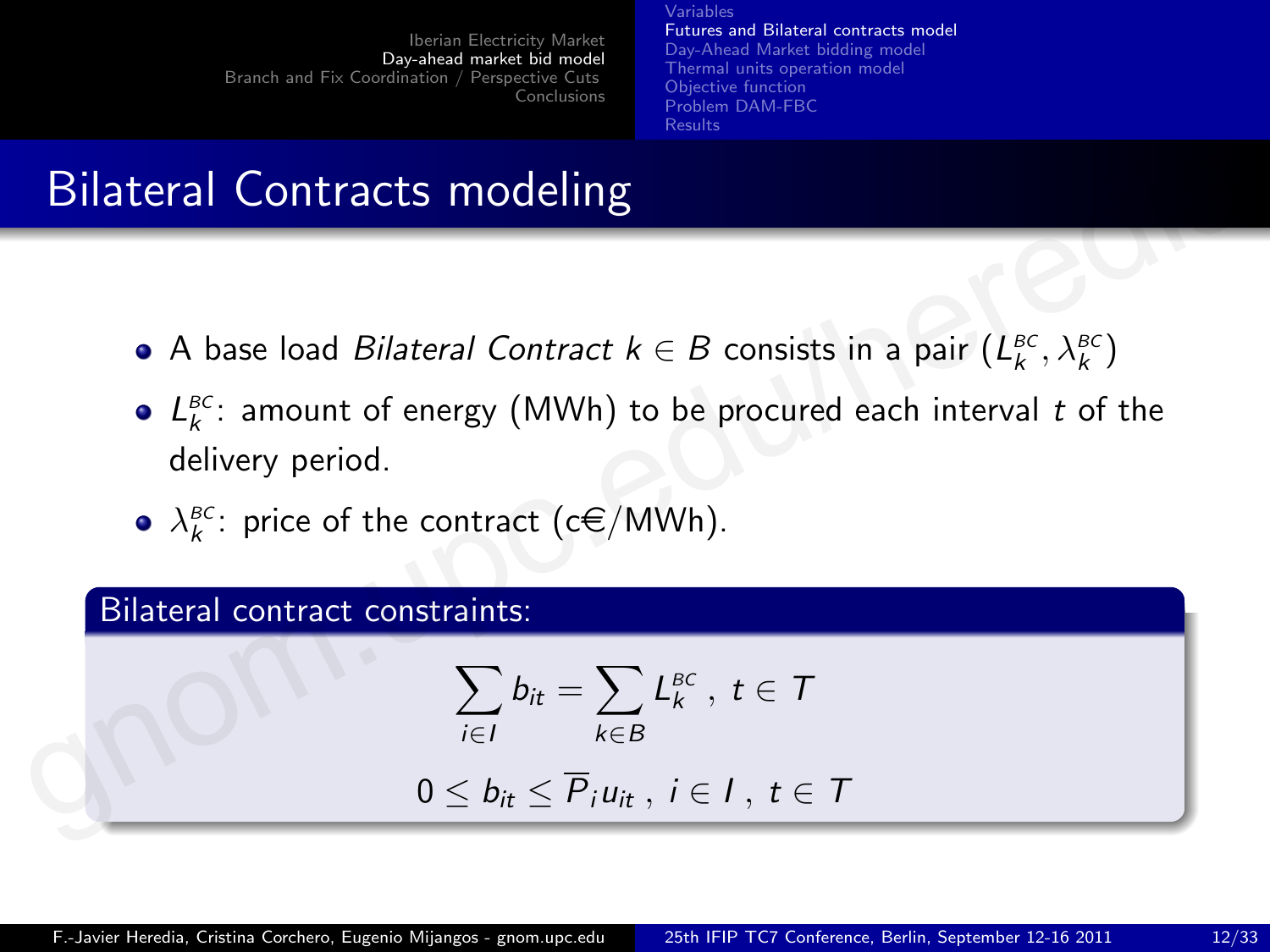<span id="page-12-0"></span>Variables [Futures and Bilateral contracts model](#page-10-0) [Day-Ahead Market bidding model](#page-12-0) [Thermal units operation model](#page-14-0) [Objective function](#page-15-0) [Problem DAM-FBC](#page-16-0) [Results](#page-17-0)

# Day-Ahead Market bidding model

The energies  $L_j^{\text{\tiny FC}}$  and  $L_k^{\text{\tiny BC}}$  should be integrated in the MIBEL's day-ahead bid respecting the following **bidding rules**:

- (BR1) To guarantee its inclusion in the operational programming, any committed unit  $i (u_{it} = 1)$  would bid its minimum generation level  $\underline{P}_i$  at zero price (instrumental price bid  $q_{it}$ ). **Day-Ahead Market bidding model**<br>
The energies  $L_j^{rc}$  and  $L_k^{gc}$  should be integrated in the MIBEL's day-ahead<br>
bid respecting the following **bidding rules**:<br>
(BR1) To guarantee its inclusion in the operational programm
	- (BR2) If generator *i* contributes with  $f_{itj}$  MWh at period *t* to the coverage of the FC  $j$ , then the energy  $f_{itj}$  must be included into the instrumental price bid  $q_{it}$ .
	- (BR3) If generator *i* contributes with  $b_{it}$  MWh at period *t* to the coverage of the BCs, then the energy  $b_{it}$  must be excluded from the bid to the DAM. Unit  $i$  can offer its remaining production capacity  $\overline{P}_i - b_{it}$  to the pool.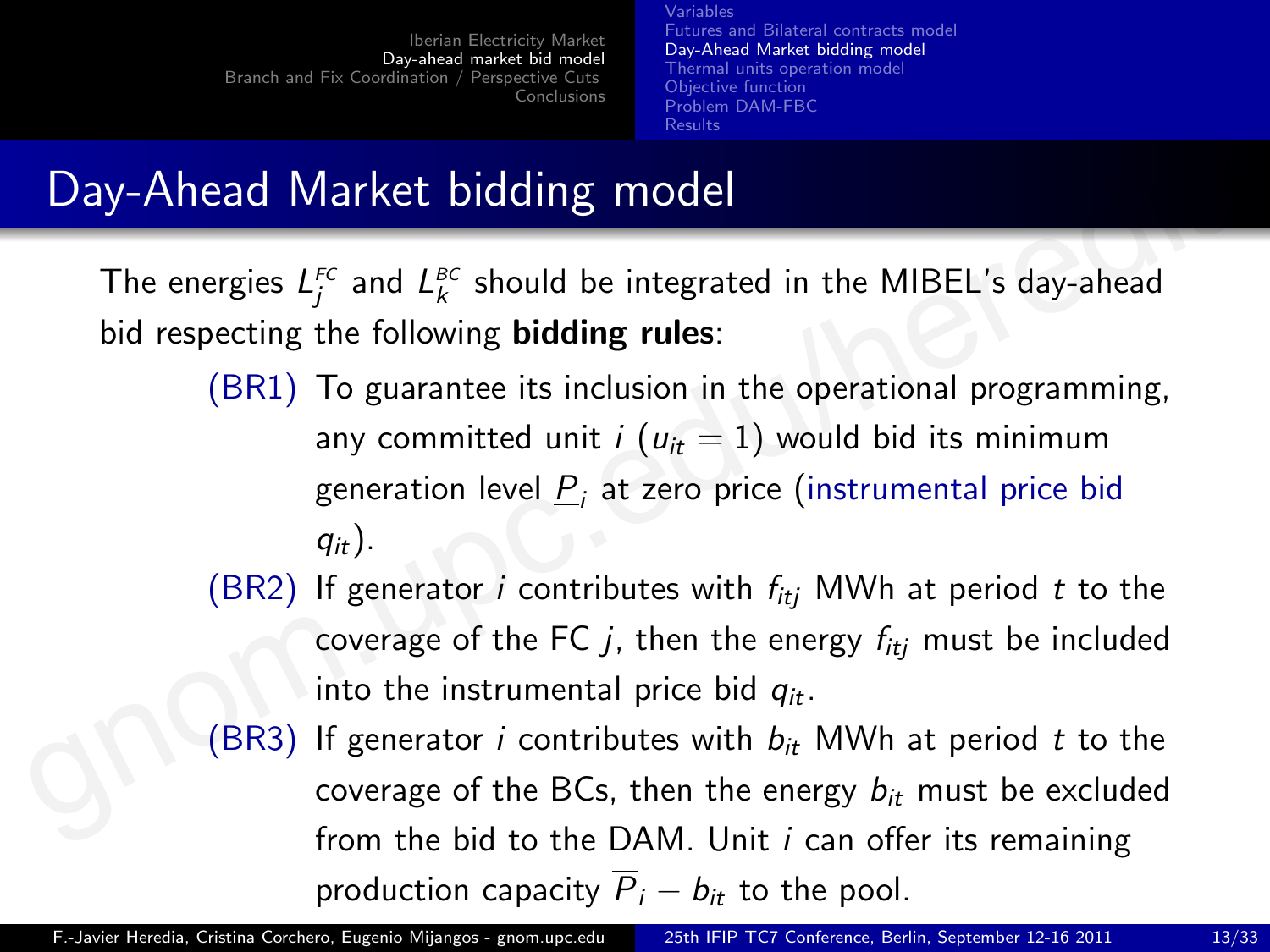Variables [Futures and Bilateral contracts model](#page-10-0) [Day-Ahead Market bidding model](#page-12-0) [Thermal units operation model](#page-14-0) [Objective function](#page-15-0) [Problem DAM-FBC](#page-16-0) [Results](#page-17-0)

## Day-ahead market bidding model: constraints

Matched energy:

(BR3) 
$$
p_{it}^{M, s} \le \overline{P}_i u_{it} - b_{it}, i \in I, t \in T, s \in S
$$

$$
(\text{BR1}) \ \ p_{it}^{M,s} \geq q_{it} \ , \ i \in I \ , \ t \in \mathcal{T} \ , \ s \in \mathcal{S}
$$

Instrumental price bid:

Day-ahead market bidding model: constraints

\n

| Matched energy: |                                                                                        |
|-----------------|----------------------------------------------------------------------------------------|
| (BR3)           | $p_{it}^{M,s} \leq \overline{P}_i u_{it} - b_{it}$ , $i \in I$ , $t \in T$ , $s \in S$ |
| (BR1)           | $p_{it}^{M,s} \geq q_{it}$ , $i \in I$ , $t \in T$ , $s \in S$                         |

\nInstrumental price bid:

\n(BR1+3)

\n $q_{it} \geq \underline{P}_i u_{it} - b_{it}$ ,  $i \in I$ ,  $t \in T$ 

\n(BR2)

\n $q_{it} \geq \sum_{j \mid i \in U_j} f_{itj}$ ,  $t \in T$ ,  $i \in I$ 

\nTotal energy generation:

\n $p_{it}^s = b_{it} + p_{it}^{M,s}$ ,  $t \in T$ ,  $i \in I$ ,  $s \in S$ 

Total energy generation:

$$
p_{it}^s = b_{it} + p_{it}^{M,s}, t \in T, i \in I, s \in S
$$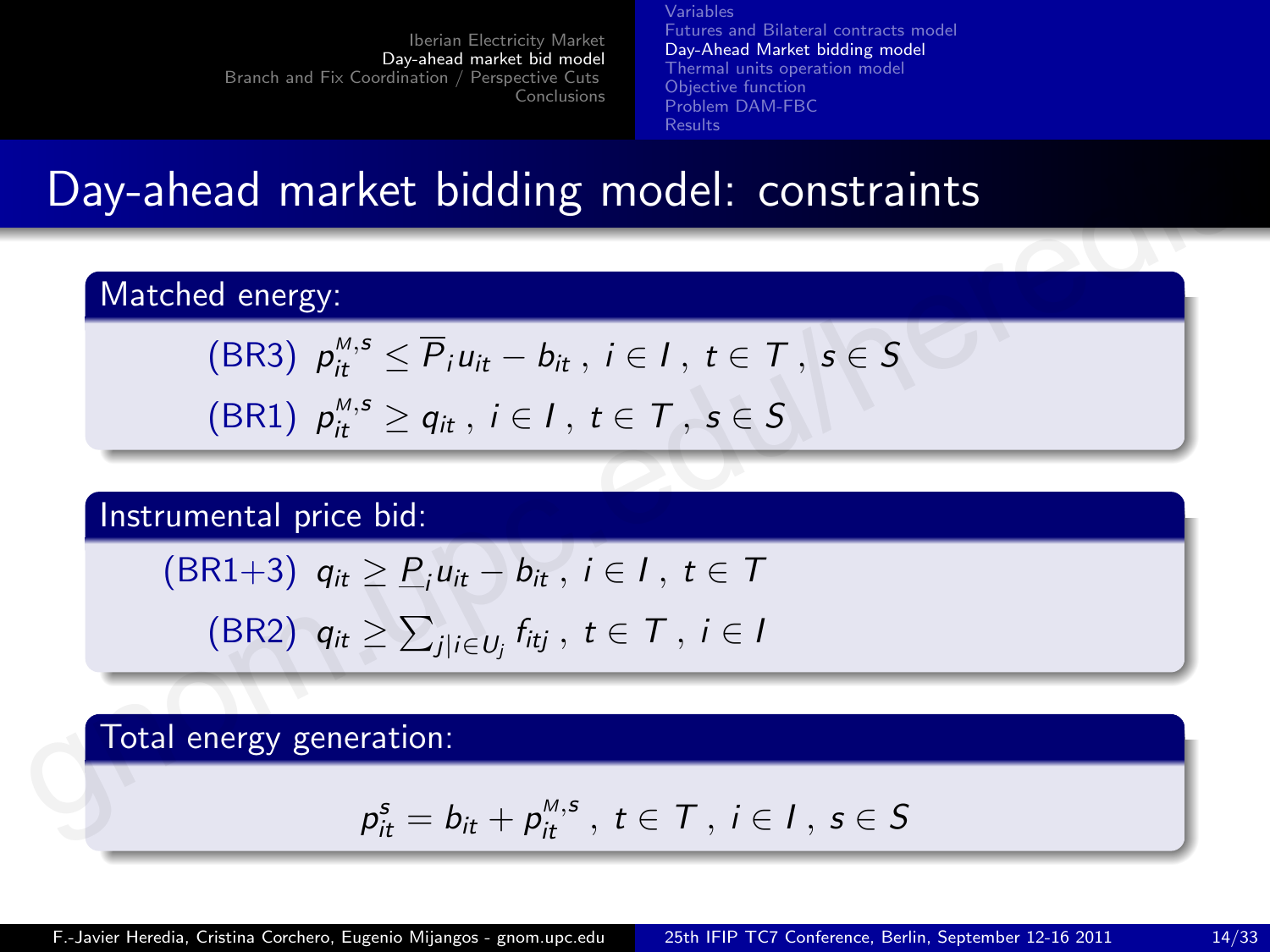Variables [Futures and Bilateral contracts model](#page-10-0) [Day-Ahead Market bidding model](#page-12-0) [Thermal units operation model](#page-14-0) [Objective function](#page-15-0) [Problem DAM-FBC](#page-16-0) [Results](#page-17-0)

# Start-up/shut-down costs and up/down time constraints

## Start-up and shut-down costs constraints:

 $c_{it}^u \geq c_i^{on}$  $t \in \mathcal{T} \setminus \{1\}$ ,  $i \in I$  $c_{it}^d \geq c_i^{off}$  $t\in\mathcal{T}\setminus\{1\}$ ,  $i\in I$ Start-up/shut-down costs and up/down time constraints<br>
Start-up and shut-down costs constraints:<br>  $c_n^u \ge c_i^{on}[u_{it} - u_{i,(t-1)}]$   $t \in T \setminus \{1\}$ ,  $i \in I$ <br>  $c_n^d \ge c_i^{off}[u_{i,(t-1)} - u_{it}]$   $t \in T \setminus \{1\}$ ,  $i \in I$ <br>
Minimum up/down time

Minimum up/down time constraints:

<span id="page-14-0"></span> $u \in X(t^{on}, t^{off})$ 

where:

- $c_i^{on}$  and  $c_i^{off}$  are the constant start-up and shut-down costs, respectively, of thermal unit i.
- $t_i^{on}$  (resp.  $t_i^{off}$ ) is minimum operation (iddle) time..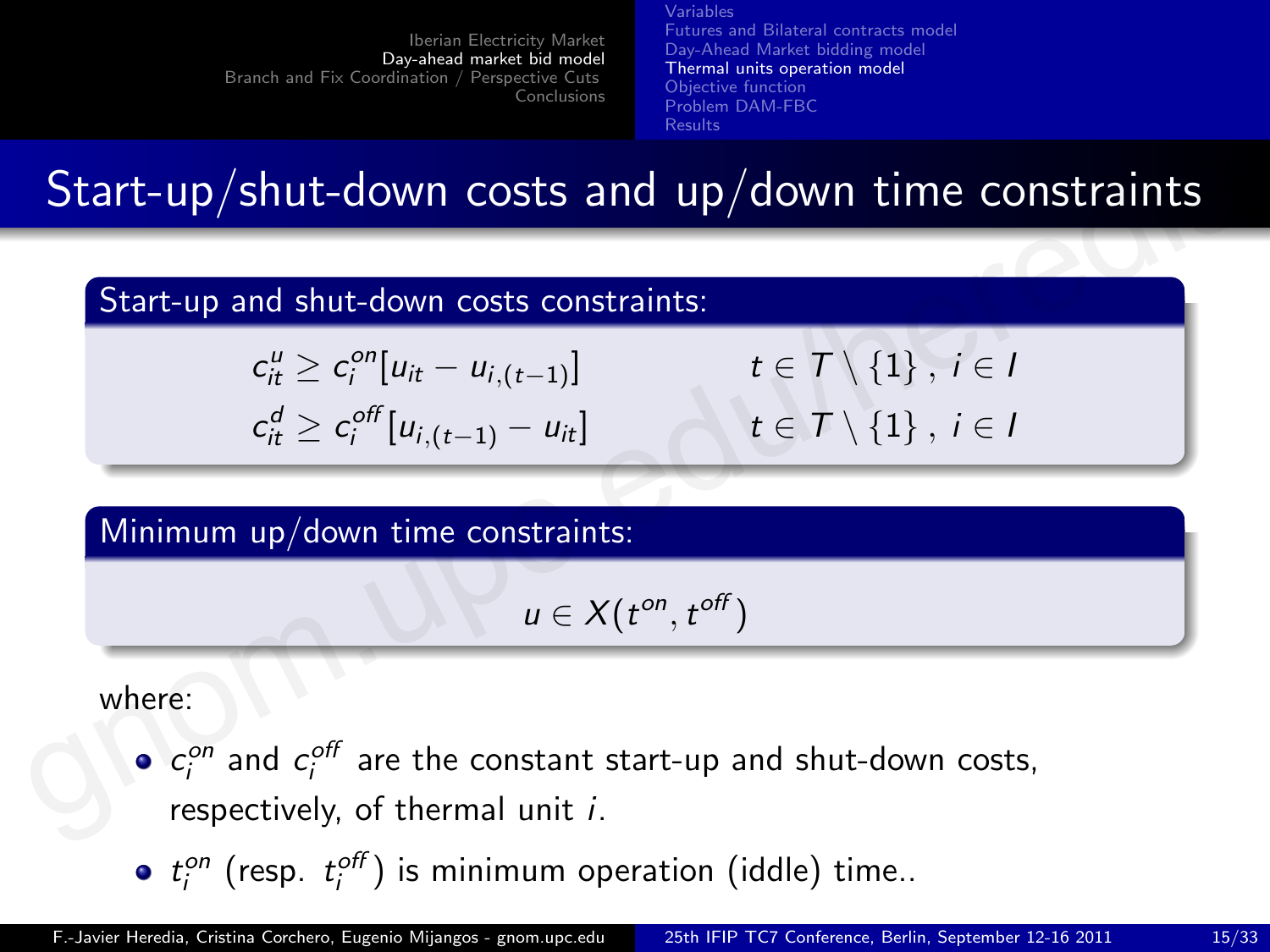Variables [Futures and Bilateral contracts model](#page-10-0) [Day-Ahead Market bidding model](#page-12-0) [Thermal units operation model](#page-14-0) [Objective function](#page-15-0) [Problem DAM-FBC](#page-16-0) [Results](#page-17-0)

# Objective function

Maximization of the day-ahead market clearing's benefits

**Objective function**

\nMaximization of the day-ahead market clearing's benefits

\n
$$
\max_{p,q,f,b} \sum_{t \in T} \sum_{i \in I} \left( -c_{it}^{u} - c_{it}^{d} + \frac{1}{\sum_{s \in S} P^{s} \left[ \lambda_{t}^{s} p_{it}^{M,s} - (c_{it}^{b} u_{it} + c_{i}^{l} p_{it}^{s} + c_{i}^{q} (p_{it}^{s})^{2}) \right] \right)
$$
\nIncomes from Futures and bilateral contracts (constant):

\nFuture contracts: 
$$
\sum_{t \in T} \sum_{j \in J} \left( \lambda_{t}^{FC} - \lambda_{t} \right) L_{t}^{FC}
$$
\nBilateral contracts: 
$$
|T| \sum_{k \in B} \lambda_{k}^{BC} L_{k}^{BC}
$$

Incomes from Futures and bilateral contracts (constant):

- Futures contracts:  $\sum_{t\in\mathcal{T}}\sum_{j\in J}\left(\lambda_{j}^{\textit{FC}}-\lambda_{t}\right)L_{t}^{\textit{FC}}$
- <span id="page-15-0"></span>Bilateral contracts:  $|T|\sum_{k\in B}\lambda_k^{\scriptscriptstyle BC}L_k^{\scriptscriptstyle BC}$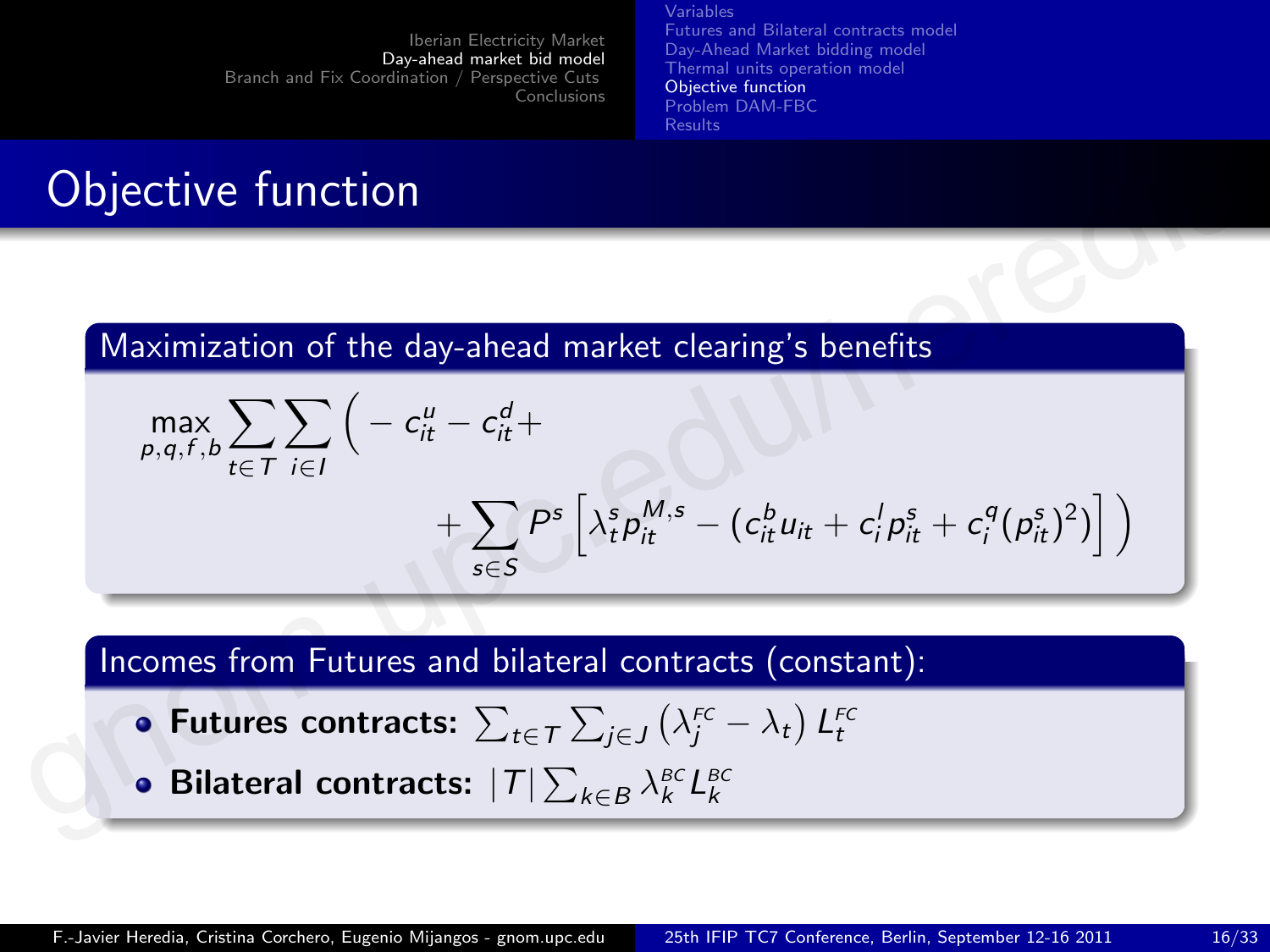Variables [Futures and Bilateral contracts model](#page-10-0) [Day-Ahead Market bidding model](#page-12-0) [Thermal units operation model](#page-14-0) [Objective function](#page-15-0) [Problem DAM-FBC](#page-16-0) [Results](#page-17-0)

# Summary of the model

Problem DAM-FBC

(Day-Ahead Market bid with Futures and Bilateral Contracts) Summary of the model<br>
Problem DAM-FBC<br>
(Day-Ahead Market bid with Futures and Bilateral Contracts)<br>
Max E[Profit from the Day-ahead market]<br>
s.t. Physical future and bilateral contracts coverage<br>
Day-ahead market rules<br>
St

Max E[Profit from the Day-ahead market]

s.t. Physical future and bilateral contracts coverage

Day-ahead market rules

<span id="page-16-0"></span>Start-up/shut-down costs and minimum up/down time

(Two-stage mixed integer quadratic stochastic programming problem)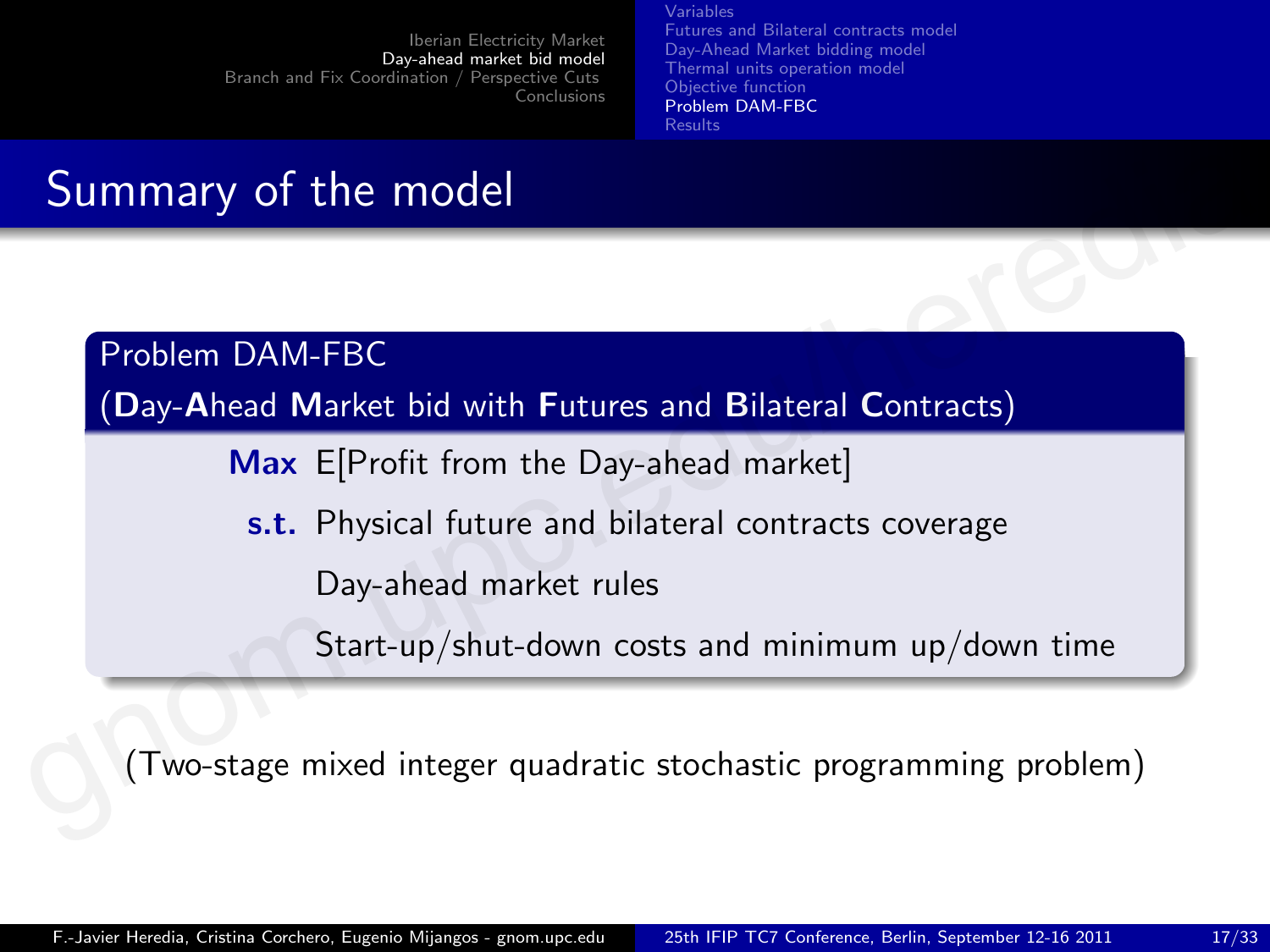Variables [Futures and Bilateral contracts model](#page-10-0) [Day-Ahead Market bidding model](#page-12-0) [Thermal units operation model](#page-14-0) [Objective function](#page-15-0) [Problem DAM-FBC](#page-16-0) [Results](#page-17-0)

## Results: optimal bidding curve



<span id="page-17-0"></span>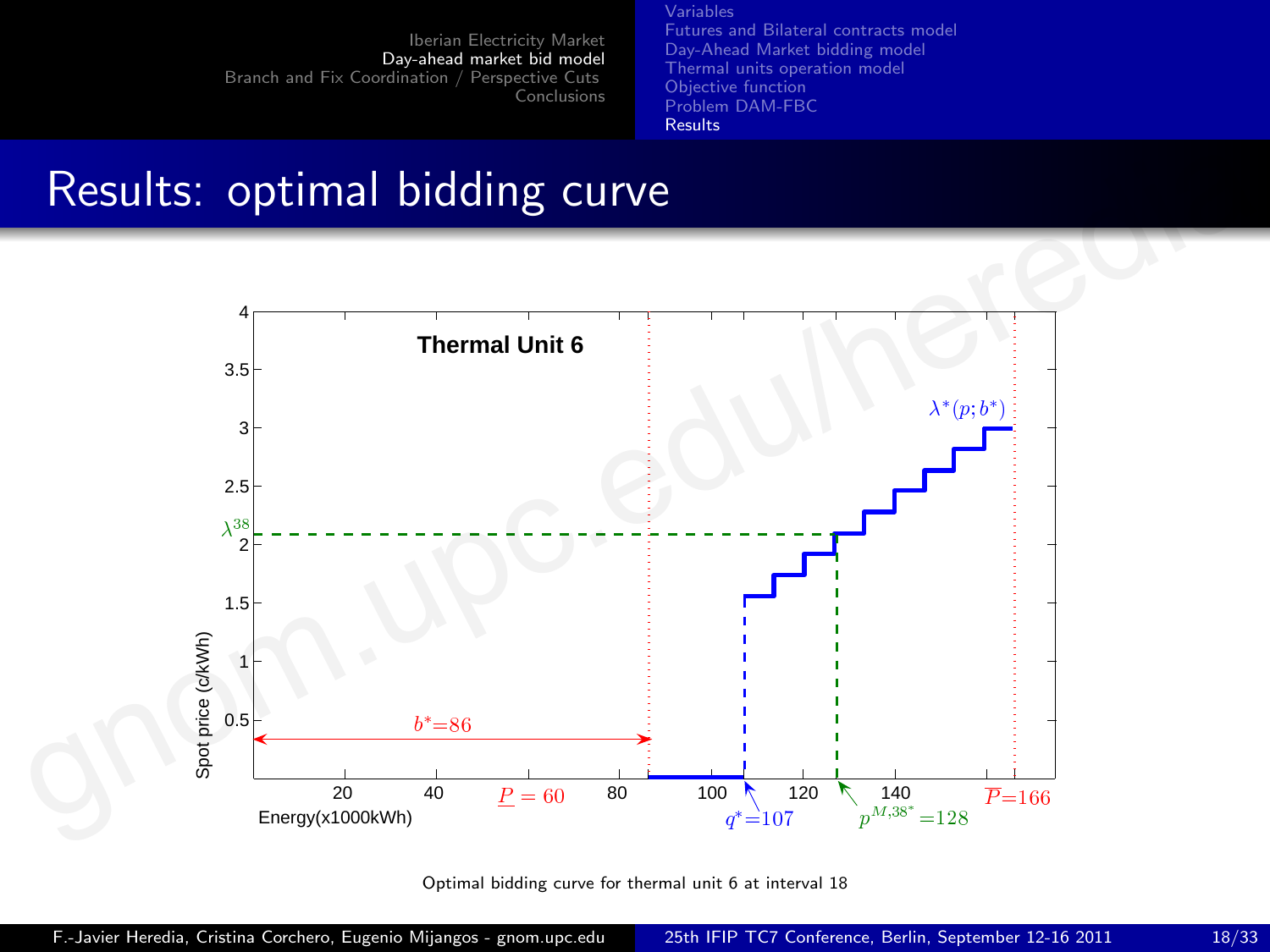Variables [Futures and Bilateral contracts model](#page-10-0) [Day-Ahead Market bidding model](#page-12-0) [Thermal units operation model](#page-14-0) [Objective function](#page-15-0) [Problem DAM-FBC](#page-16-0) [Results](#page-17-0)

### Unit commitment,  $q_{it}^*$  and  $b_{it}^*$ and  $D_{it}$

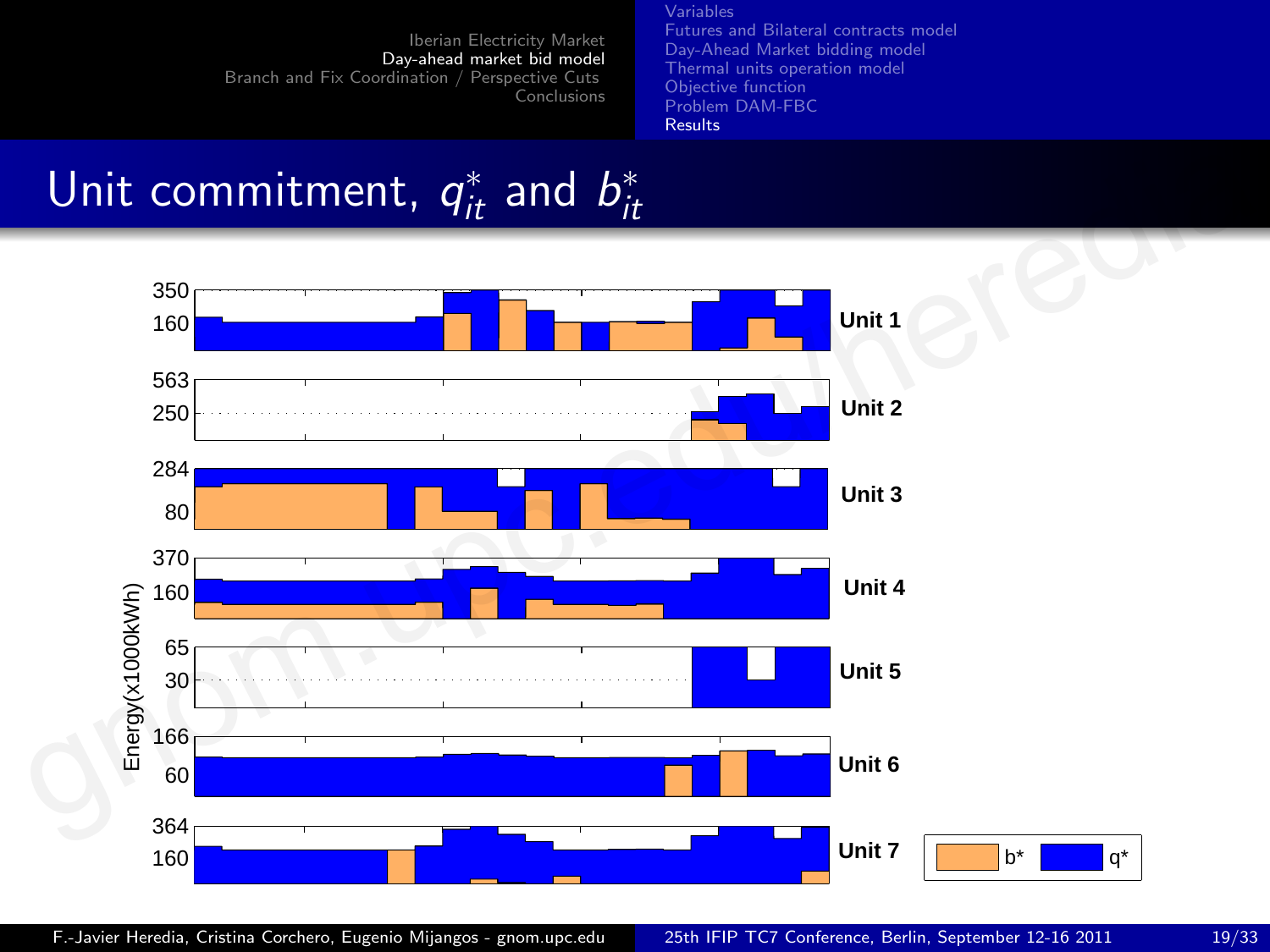Variables [Futures and Bilateral contracts model](#page-10-0) [Day-Ahead Market bidding model](#page-12-0) [Thermal units operation model](#page-14-0) [Objective function](#page-15-0) [Problem DAM-FBC](#page-16-0) [Results](#page-17-0)

## Economic dispatch of each futures contracts  $f_{it}^*$ <sup>o</sup>itj



Hour F.-Javier Heredia, Cristina Corchero, Eugenio Mijangos - gnom.upc.edu [25th IFIP TC7 Conference, Berlin, September 12-16 2011](#page-0-0) 20/33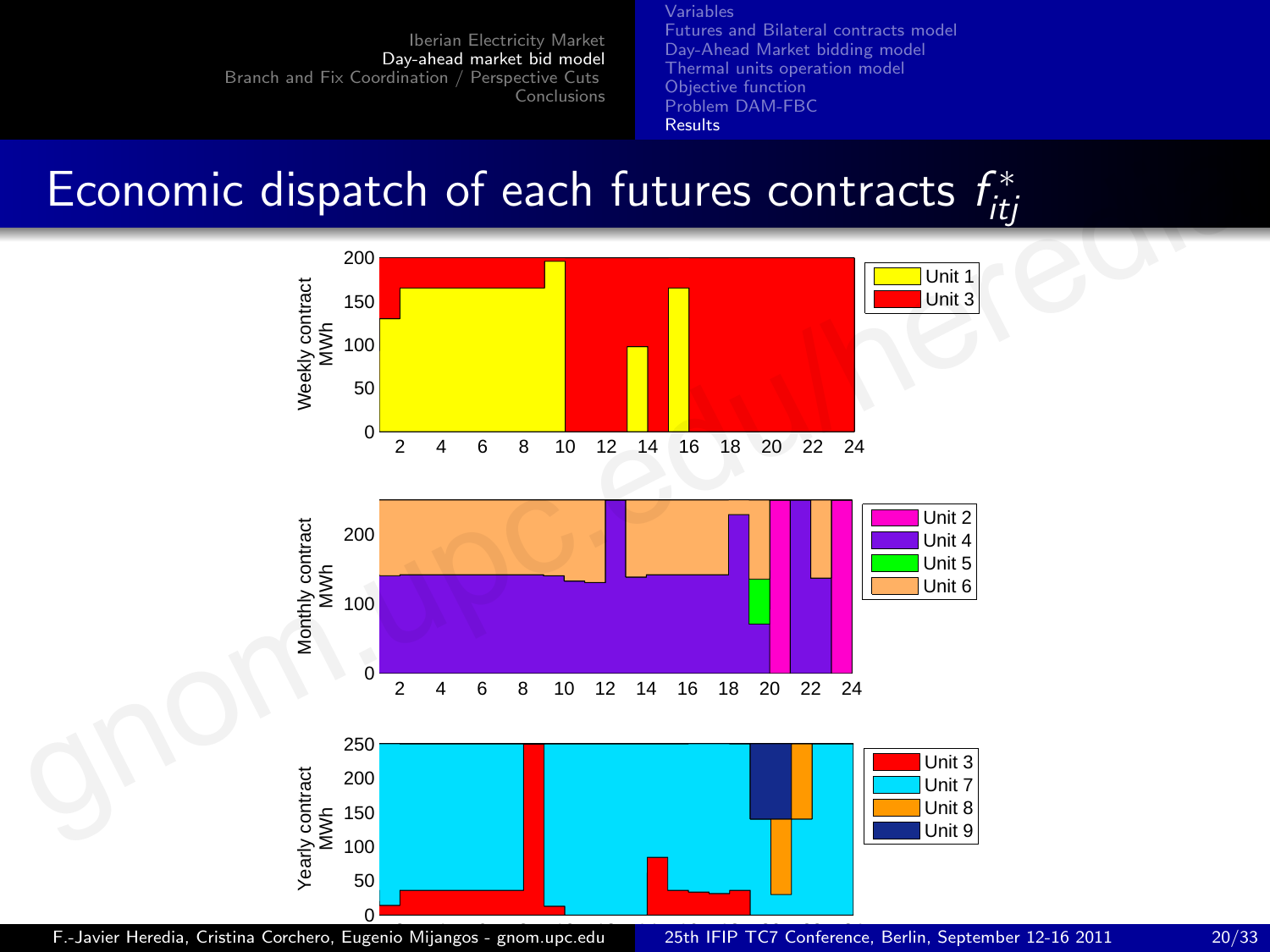<span id="page-20-0"></span>[QBFC method](#page-21-0) [QBFC with Perspective Cuts \(PC\)](#page-25-0) [QBFC's implementation and results](#page-27-0)

## **Iberian Electricity Market**

Day-ahead market bid model

# <sup>3</sup> Branch and Fix Coordination / Perspective Cuts 1 Iberian Ele[c](#page-20-0)tricity Market<br>
2 Day-ahead market bid model<br>
3 Branch and Fix Coordination / Perspective Cuts<br>
• QBFC method<br>
• QBFC with Perspective Cuts (PC)<br>
• QBFC's implementation and results<br>
• Conclusions

- QBFC method
- QBFC with Perspective Cuts (PC)
- QBFC's implementation and results

## **Conclusions**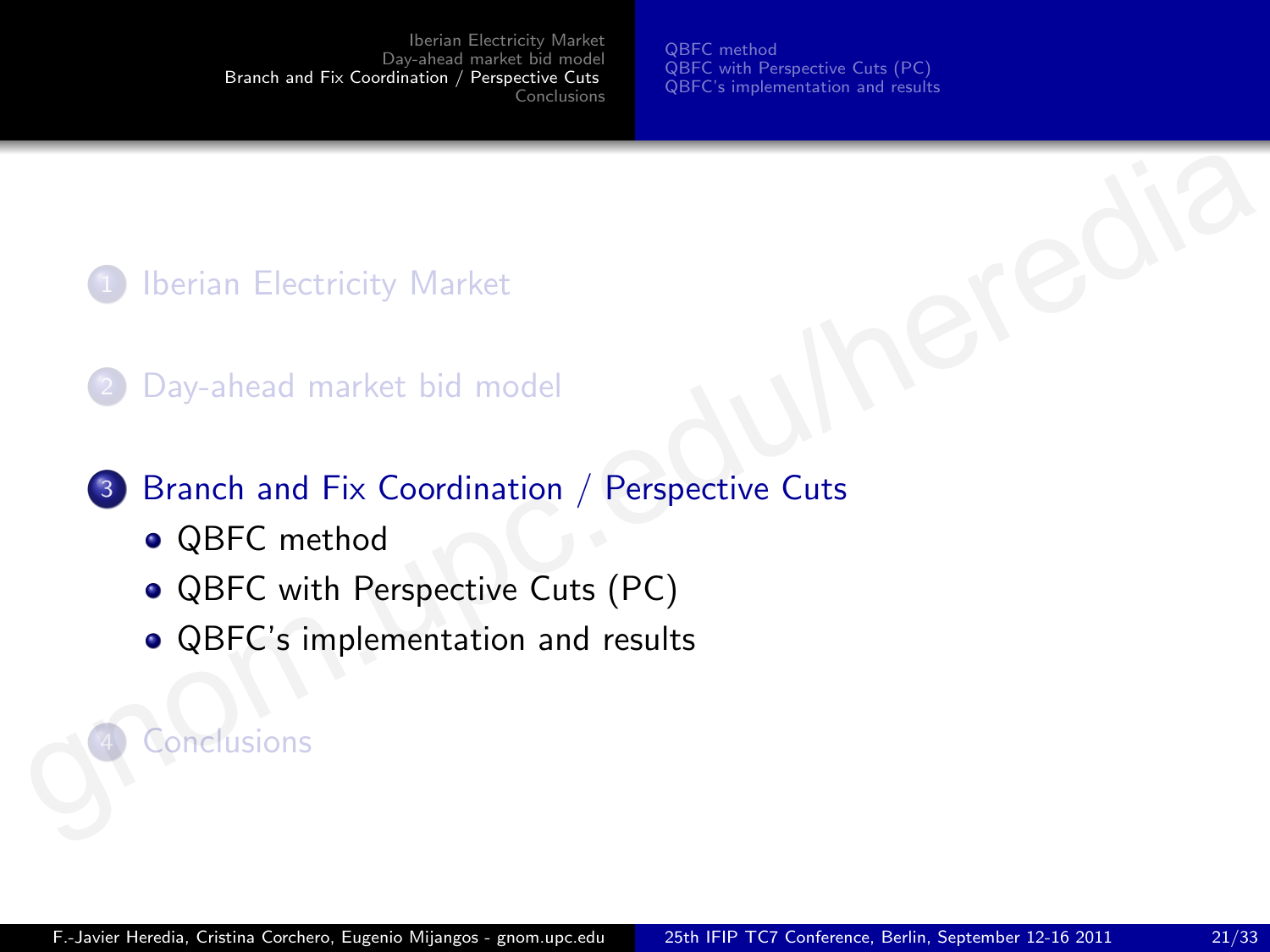<span id="page-21-0"></span>[QBFC method](#page-21-0) [QBFC with Perspective Cuts \(PC\)](#page-25-0) [QBFC's implementation and results](#page-27-0)

# QBFC method

Model DAM-FBC can be rewritten as the so-called Deterministic Equivalent Model (DEM)

**QBFC method**  
\nModel DAM-FBC can be rewritten as the so-called *Deterministic*  
\n*Equivalent Model* (DEM)  
\nminimize 
$$
c^t \delta + \sum_{\omega \in \Omega} p^{\omega} q^{\omega}(x, y^{\omega})
$$
  
\nsubject to :  $I_a \le A \begin{bmatrix} \delta \\ x \\ x \end{bmatrix} \le u_a$ ,  
\n $I_t^{\omega} \le T^{\omega} \begin{bmatrix} \delta \\ x \\ y^{\omega} \end{bmatrix} \le u_t^{\omega}, \ \omega \in \Omega$ ,  
\n $x \ge 0, \ y \le y^{\omega} \le \overline{y}, \ \omega \in \Omega, \delta \in \{0, 1\}^{n_{\delta}}$ ,  
\nwhere  $\delta = u, \ x = (c^u, c^d, b, f, q), \ y = (p^M, p), \ q(x, y) = b_x^t x + b_y^t y +$   
\n $+ y^t Q_{yy} y$ , and  $Q_{yy}$  being a diagonal matrix.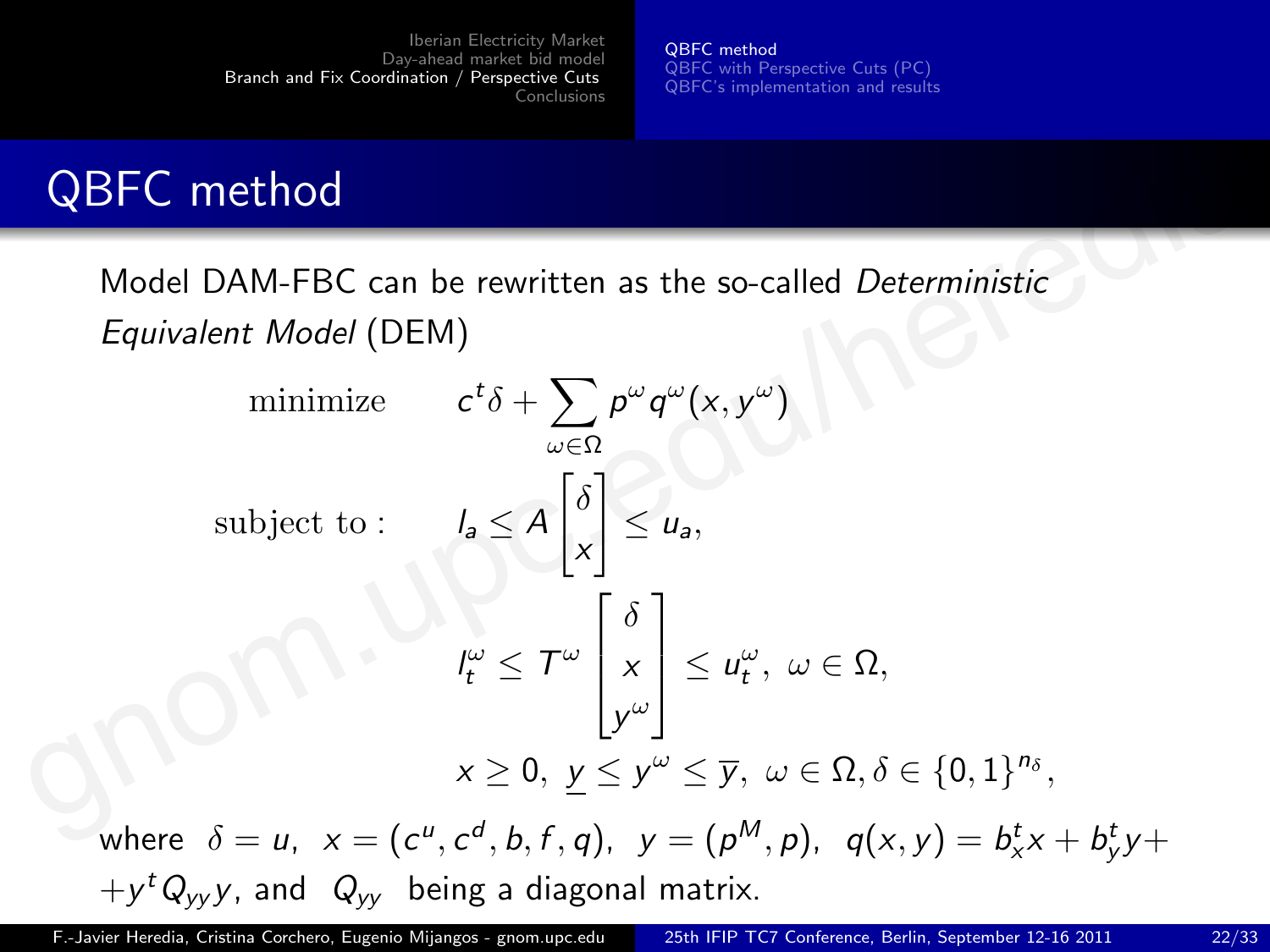[QBFC method](#page-21-0) [QBFC with Perspective Cuts \(PC\)](#page-25-0) [QBFC's implementation and results](#page-27-0)

The compact representation **DEM** can be written as a splitting variable representation (Escudero et al. (2009)).

The compact representation **DEM** can be written as a splitting variable representation (Escudero et al. (2009)).  
\n(MIQP) minimize 
$$
\sum_{\omega \in \Omega} p^{\omega} (c^t \delta^{\omega} + q^{\omega} (x^{\omega}, y^{\omega}))
$$
\nsubject to : 
$$
I_a \leq A \begin{bmatrix} \delta^{\omega} \\ x^{\omega} \end{bmatrix} \leq u_a, \ \omega \in \Omega,
$$
\n
$$
I_{\mu}^{\omega} \leq T^{\omega} \begin{bmatrix} \delta^{\omega} \\ x^{\omega} \end{bmatrix} \leq u_{\mu}^{\omega}, \ \omega \in \Omega,
$$
\n
$$
x^{\omega} \geq 0, \ y \leq y^{\omega} \leq \overline{y}, \quad \delta^{\omega} \in \{0, 1\}^{n_{\delta}}, \ \omega \in \Omega,
$$
\nNonanticipativity constraints: 
$$
(NAC_{\delta}) \ \delta^{\omega} - \delta^{\omega'} = 0, \ \forall \omega, \omega' \in \Omega : \ \omega \neq \omega',
$$

Nonanticipativity constraints:

$$
\begin{aligned}\n\text{(NAC}_{\delta}) \quad & \delta^{\omega} - \delta^{\omega'} = 0, \ \forall \omega, \omega' \in \Omega: \ \omega \neq \omega', \\
\text{(NAC}_{\times}) \quad & x^{\omega} - x^{\omega'} = 0, \ \forall \omega, \omega' \in \Omega: \ \omega \neq \omega',\n\end{aligned}
$$

F.-Javier Heredia, Cristina Corchero, Eugenio Mijangos - gnom.upc.edu 25th [IFIP TC7 Conference, Berlin, September 12-16 2011](#page-0-0) 23/33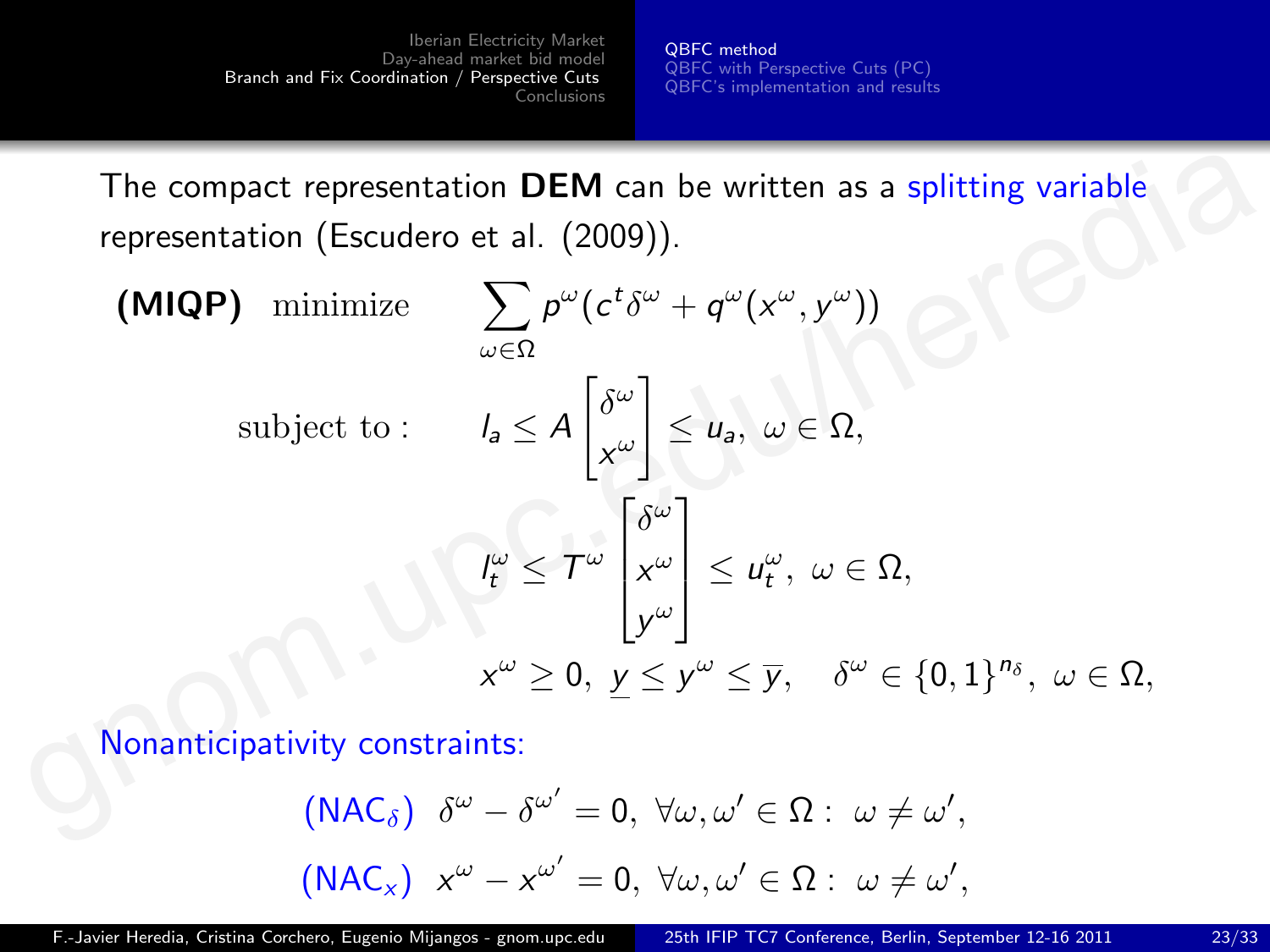[QBFC method](#page-21-0) [QBFC with Perspective Cuts \(PC\)](#page-25-0) [QBFC's implementation and results](#page-27-0)

- In this method **DEM** is solved by using a
- Branch-and-Fix-Coordination scheme (BFC), an special application of the branch cut algorithm to solve coordinately the problem associated to each scenario  $\omega \in \Omega$  in suach a way that the NAC constraints are implicitly satisfied by the Twin-Node-Families concept (TNF) (Alonso-Ayuso et al. (2003)). **•** In this method **DEM** is solved by using a<br>Branch-and-Fix-Coordination scheme (BFC), an special application<br>of the branch cut algorithm to solve coordinately the problem<br>associated to each scenario  $\omega \in \Omega$  in suach a
	- A similar approach to that suggested by Escudero et al. (2009) is used in this method to coordinate the selection of the branching node and branching variable for each scenario-related BF tree.
	- More details in the contributed talk "An algorithm for two-stage stochastic quadratic problems" (CT7 Stochastic Optimization I, Thursday).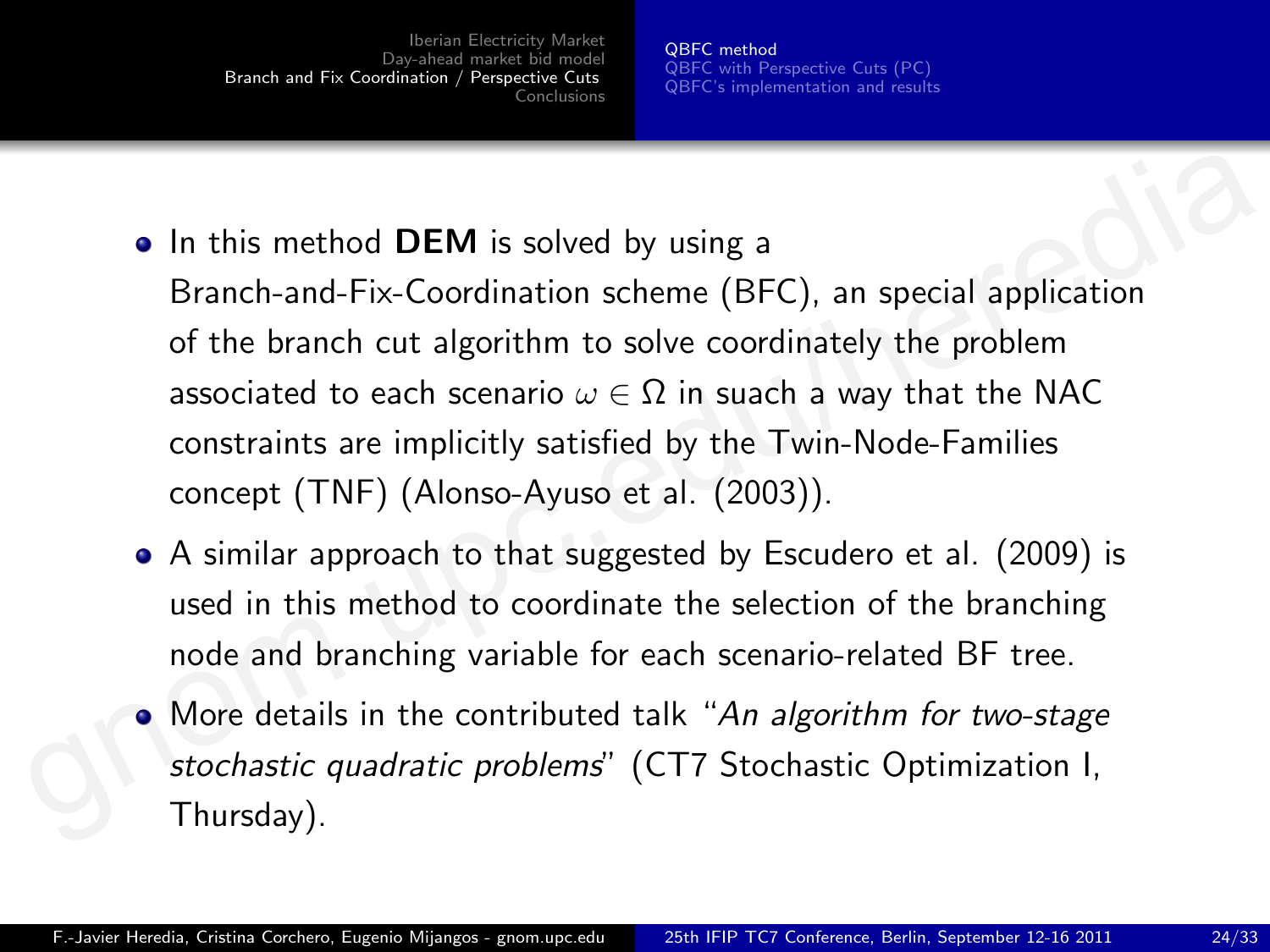[QBFC method](#page-21-0) [QBFC with Perspective Cuts \(PC\)](#page-25-0) [QBFC's implementation and results](#page-27-0)

In order to gain computational efficiency we can take scenario clusters; i.e., instead of solving a submodel for each scenario  $\omega \in \Omega$  we can solve a submodel for each *scenario cluster*  $p = 1, \ldots, \widehat{p}$ .

In order to gain computational efficiency we can take scenario clusters;  
\ni.e., instead of solving a submodule for each scenario 
$$
\omega \in \Omega
$$
 we can solve a  
\nsubmodel for each scenario *cluster*  $p = 1, ..., \hat{p}$ .  
\n(MIQP<sup>p</sup>) minimize 
$$
\sum_{\omega \in \Omega^p} p^{\omega} (c^t \delta^p + q^{\omega} (x^p, y^{\omega}))
$$
\nsubject to : 
$$
I_a \leq A \begin{bmatrix} \delta^p \\ x^p \end{bmatrix} \leq u_a,
$$
\n
$$
I_{\tilde{t}}^{\omega} \leq T^{\omega} \begin{bmatrix} \delta^p \\ x^p \\ y^{\omega} \end{bmatrix} \leq u_{\tilde{t}}^{\omega}, \omega \in \Omega^p
$$
\n
$$
x^p \geq 0, y \leq y^{\omega} \leq \overline{y}, \omega \in \Omega^p, \delta^p \in \{0, 1\}^{n_{\delta}}
$$
\nSubmodels are linked by NAC  $\delta^p - \delta^{p'} = 0$  and  $x^p - x^{p'} = 0$ ,

Submodels are linked by NAC  $\delta^p - \delta^{p'} = 0$  and  $x^p - x^{p'} = 0$ ,  $\forall p, p' \in \{1, \ldots, \widehat{p}\}, p \neq p'.$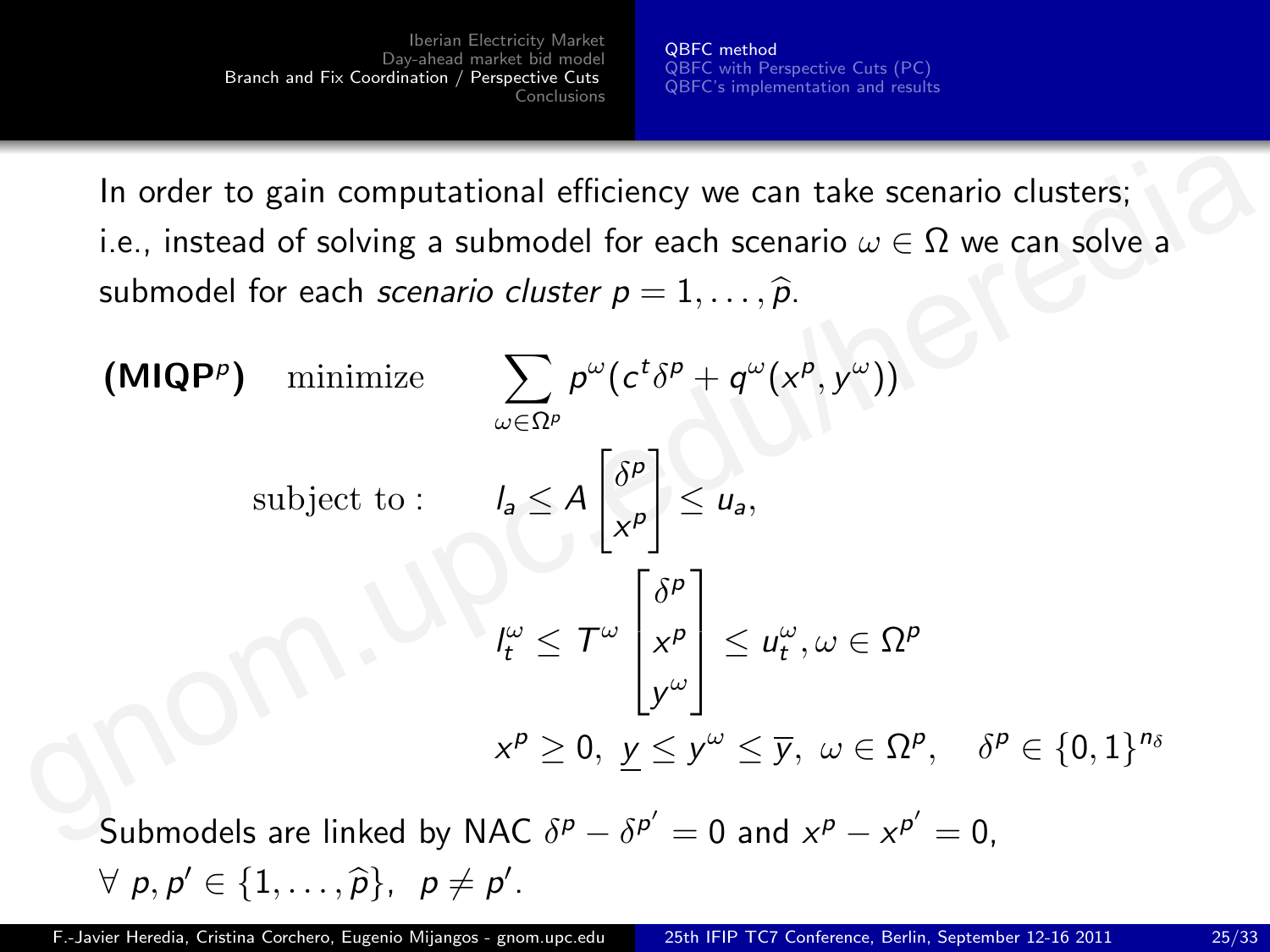<span id="page-25-0"></span>[QBFC method](#page-21-0) [QBFC with Perspective Cuts \(PC\)](#page-25-0) [QBFC's implementation and results](#page-27-0)

# Perspective Cuts

- Problem (MIQP<sup>p</sup>) is a Mixed-Integer Quadratic Program (MIQP), which is difficult to solve efficiently, especially for large-scale instances.
- A possibility is to approximate the quadratic functions  $q^{\omega}(x^p, y^{\omega})$  by the outer polyhedral approximation defined by the so called perspective cuts (Frangioni and Gentile, 2006), so that this problem can be solved as a Mixed-Integer Linear Program (MILP) by general-purpose MILP solvers. **Perspective Cuts**<br>
• Problem (MIQP<sup>p</sup>) is a Mixed-Integer Quadratic Program (MIQP),<br>
which is difficult to solve efficiently, especially for large-scale<br>
instances.<br>
• A possibility is to approximate the quadratic functi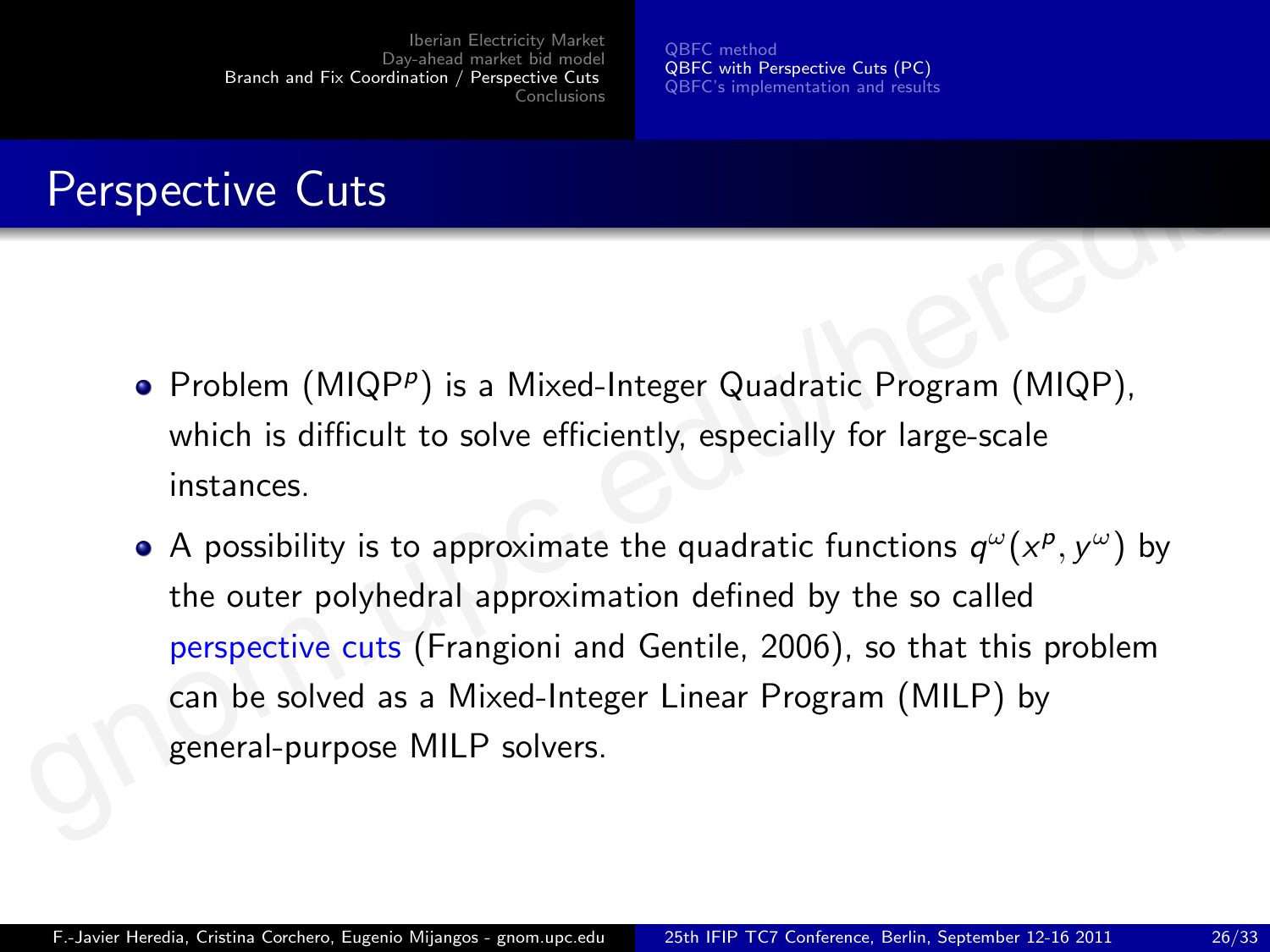[QBFC method](#page-21-0) [QBFC with Perspective Cuts \(PC\)](#page-25-0) [QBFC's implementation and results](#page-27-0)

The PC formulation of problems  $MIQP^p$  are:

The PC formulation of problems **MIQP<sup>p</sup>** are:  
\n(**MILP<sup>p</sup>**) min 
$$
\sum_{\omega \in \Omega^p} p^{\omega} \left\{ b_x^t x + \left( \sum_{i=1}^n v_i^{\omega} \right) \right\}
$$
\ns.t.:  
\n
$$
v_i^{\omega} \ge \alpha y_i^{\omega} + \beta \delta_i^{\omega}, \ (\alpha, \beta) \in C_i^{\omega}, \ i \in \{1, ..., n\}, \ \omega \in \Omega^p \ (*)
$$
\n
$$
I_a \le A \begin{bmatrix} \delta^p \\ x^p \end{bmatrix} \le u_a,
$$
\n
$$
I_{\tau}^{\omega} \le T^{\omega} \begin{bmatrix} \delta^p \\ x^p \\ y^{\omega} \end{bmatrix} \le u_{\tau}^{\omega}, \ \omega \in \Omega^p
$$
\n
$$
x^p \ge 0, \ y^{\omega} \in [\underline{y}, \overline{y}], \ \omega \in \Omega^p, \text{ and } \delta^p \in \{0, 1\}^{n_{\delta}}
$$
\nwhere the linear inequalities (\*) define the perspective cuts approximation to

where the linear inequalities (\*) define the perspective cuts approximation to  $q^{\omega}(x^p, y^{\omega}).$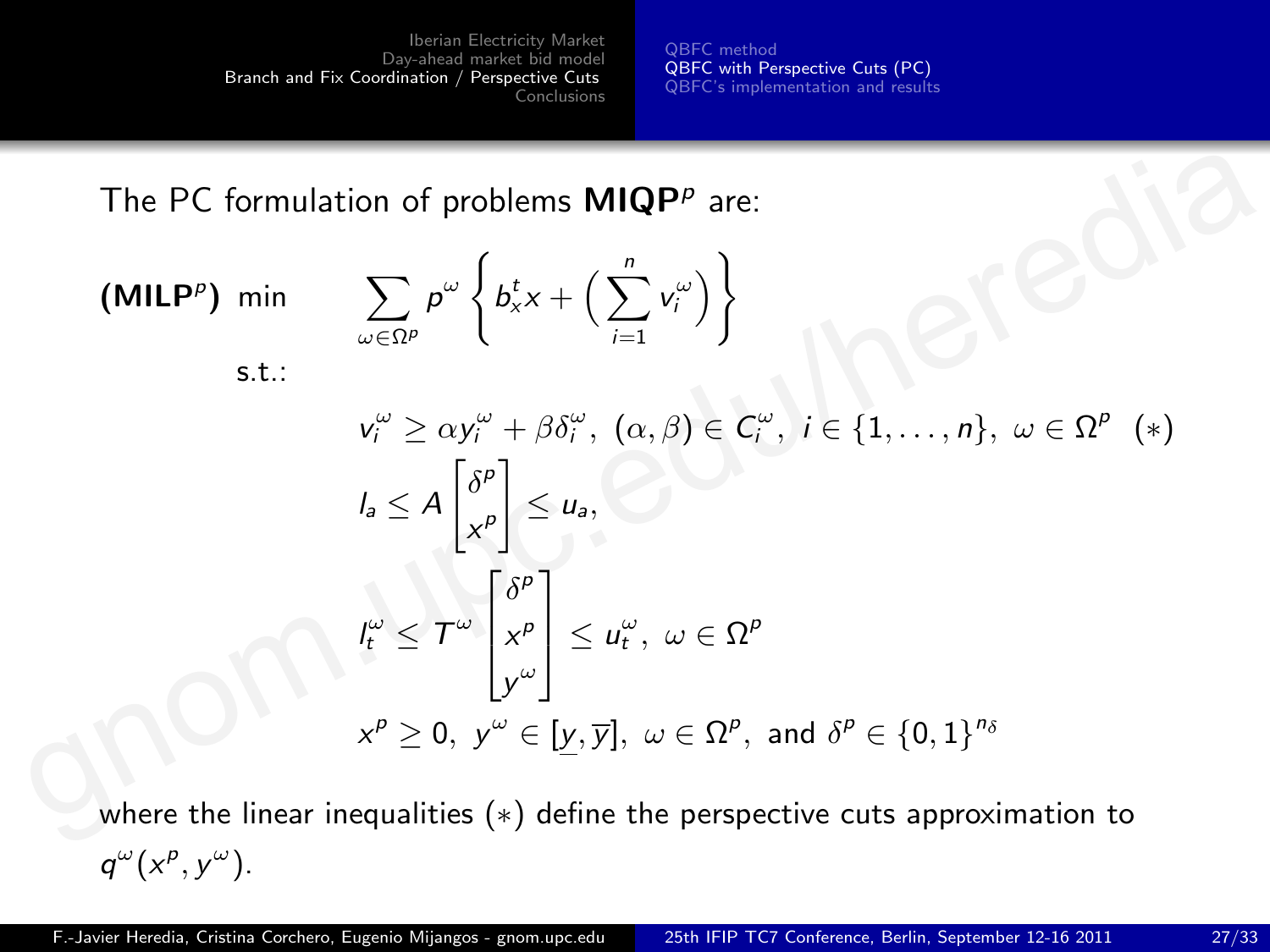<span id="page-27-0"></span>[QBFC method](#page-21-0) [QBFC with Perspective Cuts \(PC\)](#page-25-0) [QBFC's implementation and results](#page-27-0)

# QBFC's implementation

- These two algorithmic alternatives have been considered:
	- $\triangleright$  QBFC: coordination of  $\delta$  in the TNF of the BF trees for clusters  $p \in \{1, \ldots, \widehat{p}\}\$  without using PCs.
	- $\triangleright$  QBFC-PC: coordination of  $\delta$  in the TNF of the BF trees for clusters  $p \in \{1, \ldots, \widehat{p}\}\$ using PCs.
- Both algorithmic alternatives has been compared using a set of 15 instances of the DAM-FBC problem.
- These methods have been implemented in  $C_{++}$  with the help of Cplex 12.1 to solve both the  $(MIQP^p)$  and  $(MILP^p)$  subproblems.
- The tests have been performed on HP with Intel(R) Core(TM)2 Quad CPU Q8300 2.50GHz 4 CPU under SUSE Linux Enterprise Desktop  $11$  ( $\times 86_64$ ). **QBFC's implementation**<br>
• These two algorithmic alternatives have been considered:<br>
• QBFC: coordination of  $\delta$  in the TNF of the BF trees for clusters<br>
•  $\rho \in \{1, ..., \hat{p}\}$  without using PCs.<br>
• QBFC-PC: coordination of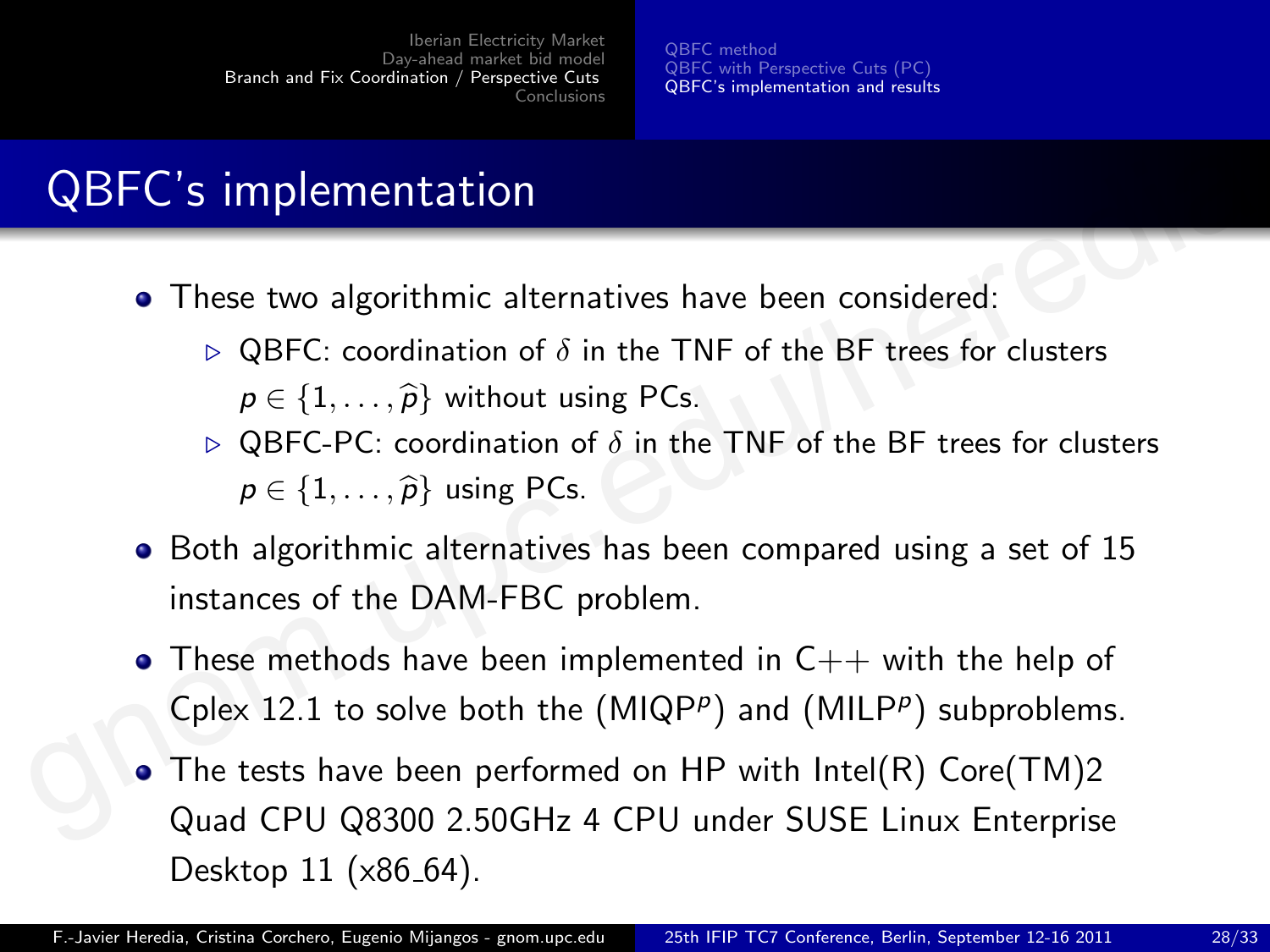[QBFC method](#page-21-0) [QBFC with Perspective Cuts \(PC\)](#page-25-0) [QBFC's implementation and results](#page-27-0)

| Prob.            | $\mathcal{S} $ | $\tau$ | $#$ var $_{QBFC}$ | $#$ var $_{QBFC-PC}$ | #<br>bin | $#$ constr    |  |
|------------------|----------------|--------|-------------------|----------------------|----------|---------------|--|
| P01              | 10             | 12     | 1296              | 1776                 | 48       | 1788          |  |
| P <sub>02</sub>  | 20             | 12     | 2256              | 3216                 | 48       | 3228          |  |
| P <sub>0</sub> 3 | 30             | 12     | 3216              | 4656                 | 48       | 4668          |  |
| P <sub>04</sub>  | 40             | 12     | 4176              | 6096                 | 48       | 6108          |  |
| P <sub>05</sub>  | 50             | 12     | 5136              | 7536                 | 48       | 7548          |  |
| P <sub>11</sub>  | 10             | 24     | 2592              | 3552                 | 96       | 3600          |  |
| P <sub>12</sub>  | 20             | 24     | 4512              | 6432                 | 96       | 6480          |  |
| P <sub>13</sub>  | 30             | 24     | 6432              | 9312                 | 96       | 9360<br>12240 |  |
| P <sub>14</sub>  | 40             | 24     | 8352              | 12192                | 96       |               |  |
| P <sub>15</sub>  | 50             | 24     | 10272             | 15072                | 96       | 15120         |  |

• If we use PCF, the problem increases the number of variables in  $m = |T| \cdot |I| \cdot |S|$  and the number of constraints in  $2 \cdot m$ .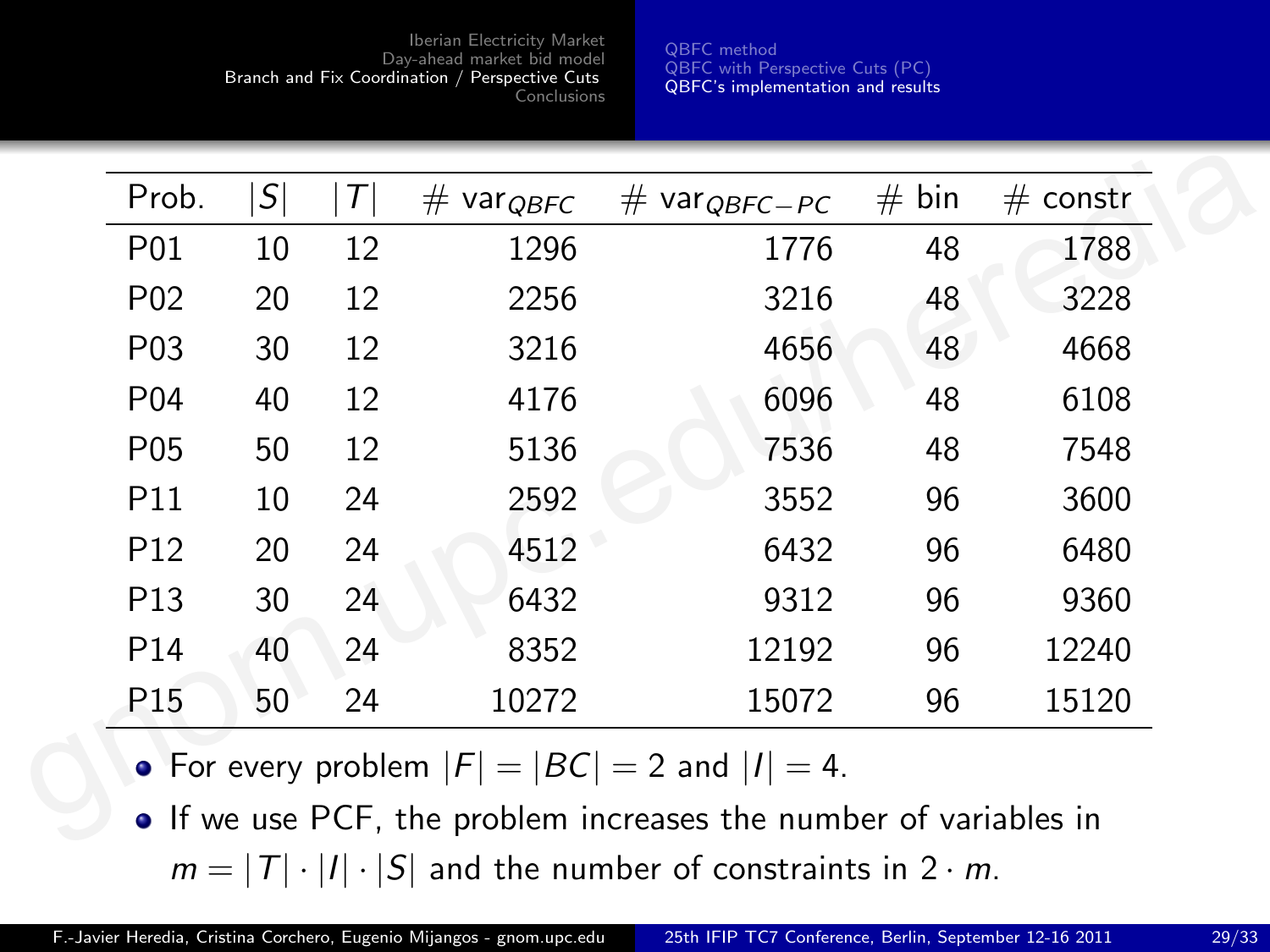[QBFC method](#page-21-0) [QBFC with Perspective Cuts \(PC\)](#page-25-0) [QBFC's implementation and results](#page-27-0)

| #PC  | $\frac{QBFC-PC}{QBFC}$<br>ั∗) | QBFC-PC (sec.) | QBFC (sec.) | $\widehat{p}$ | Prob.            |
|------|-------------------------------|----------------|-------------|---------------|------------------|
| 280  | 0.34                          | 3.4            | 10.1        | 2             | P01              |
| 825  | 0.47                          | 8.7            | 18.7        | 4             | P <sub>0</sub> 2 |
| 1685 | 0.02                          | 39.8           | 2153.0      | 5             | P <sub>0</sub> 3 |
| 1491 | 0.90                          | 45.1           | 50.0        | 5             | P <sub>04</sub>  |
| 1276 | 0.17                          | 19.5           | 113.7       | 5             | P <sub>05</sub>  |
| 513  | 0.32                          | 27.4           | 86.8        | 2             | P <sub>11</sub>  |
| 1821 | 0.11                          | 50.3           | 469.7       | 4             | P <sub>12</sub>  |
| 3454 | 0.26                          | 176.6          | 687.3       | 5             | P <sub>13</sub>  |
| 4239 | 0.23                          | 276.7          | 1198.0      | 5             | P <sub>14</sub>  |
| 2592 | 0.21                          | 246.3          | 1190.9      | 5             | P <sub>15</sub>  |

(∗) the running time with PC is a 30% of the running time without PC (average).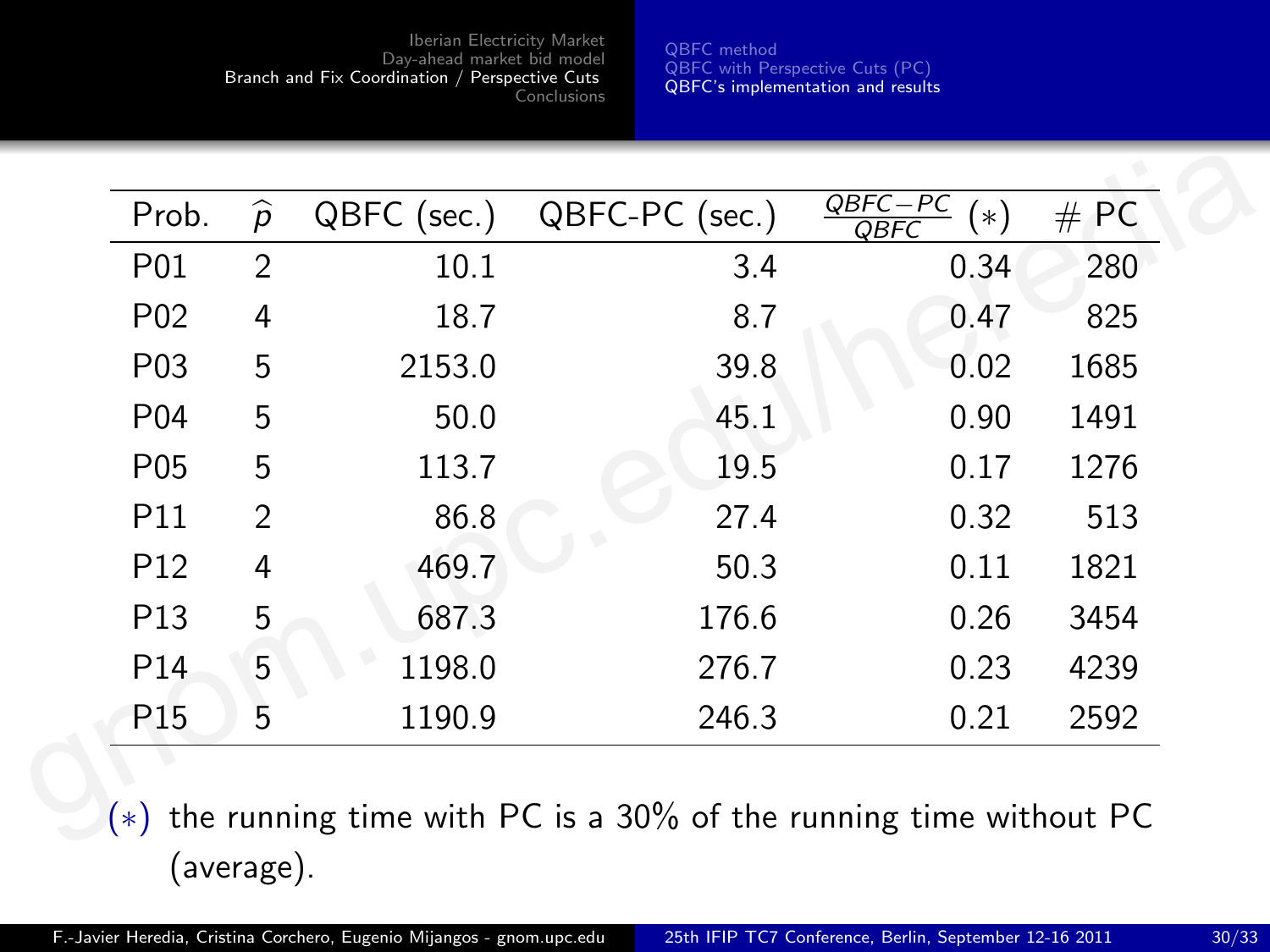- <sup>1</sup> Iberian Electricity Market
- <span id="page-30-0"></span>Day-ahead market bid model
- 3 Branch and Fix Coordination / Perspective Cuts The University Market<br>
2 Day-ahead [m](#page-30-0)arket bid model<br>
3 Branch and Fix Coordination / Perspective Cuts<br>
3 Conclusions
	- 4 Conclusions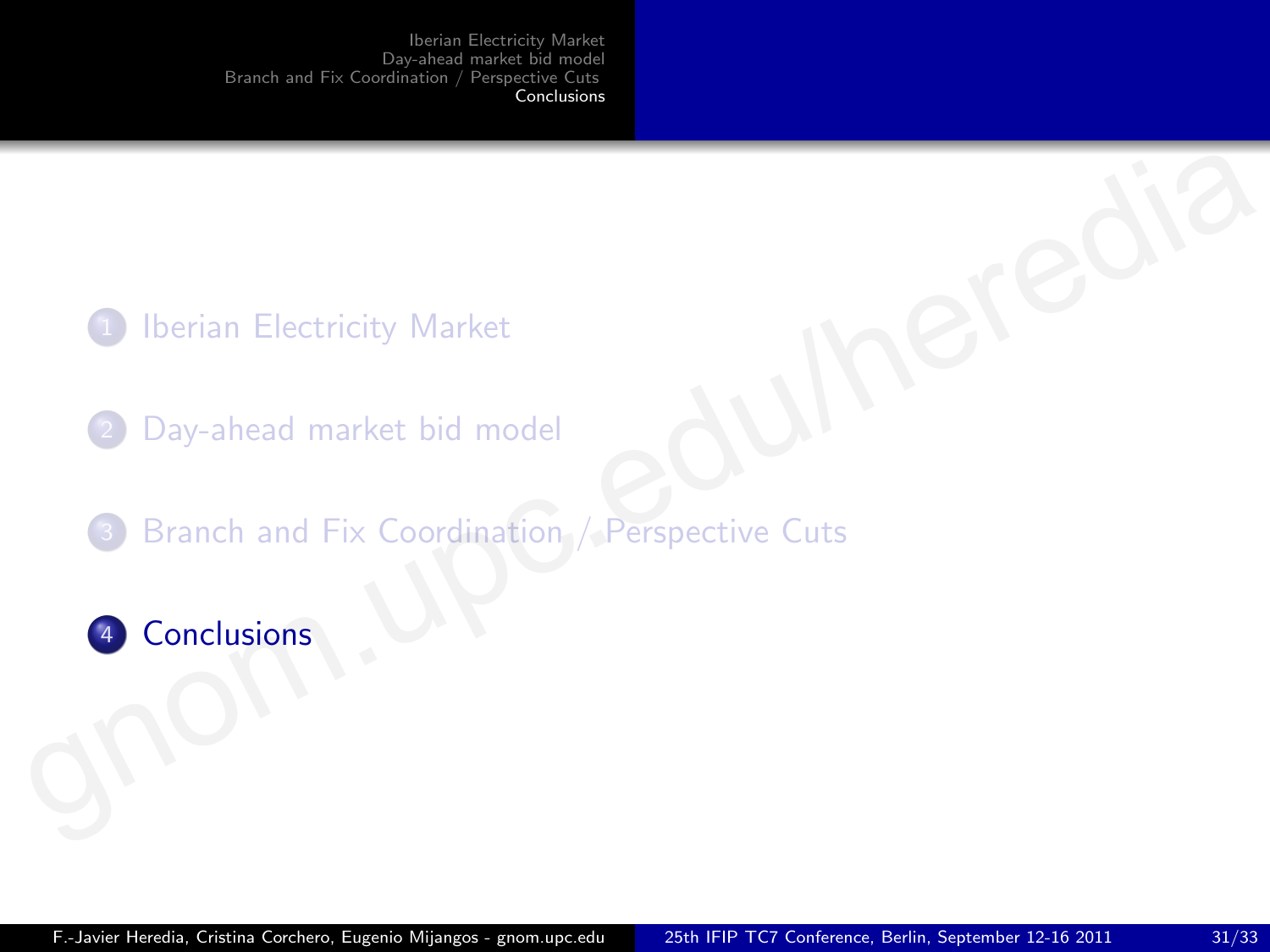# **Conclusions**

- We have presented an Optimal Bidding Model for a price-taker generation company operating both in the MIBEL Derivatives and Day-Ahead Electricity Market (DAM-FBC). **Conclusions**<br>
• We have presented an Optimal Bidding Model for a price-taker<br>
generation company operating both in the MIBEL Derivatives and<br>
Day-Ahead Electricity Market (DAM-FBC).<br>
• The model developed gives the produc
	- The model developed gives the producer:
		- The optimal bid for the spot market.
		- The optimal allocation of the physical futures and bilateral contracts among the thermal units
		- The unit commitment

following in detail the MIBEL rules.

The (DAM-FBC) has been solved both with the standard BFC method and with a PC variation which reduces the running time to a 30% on the average.